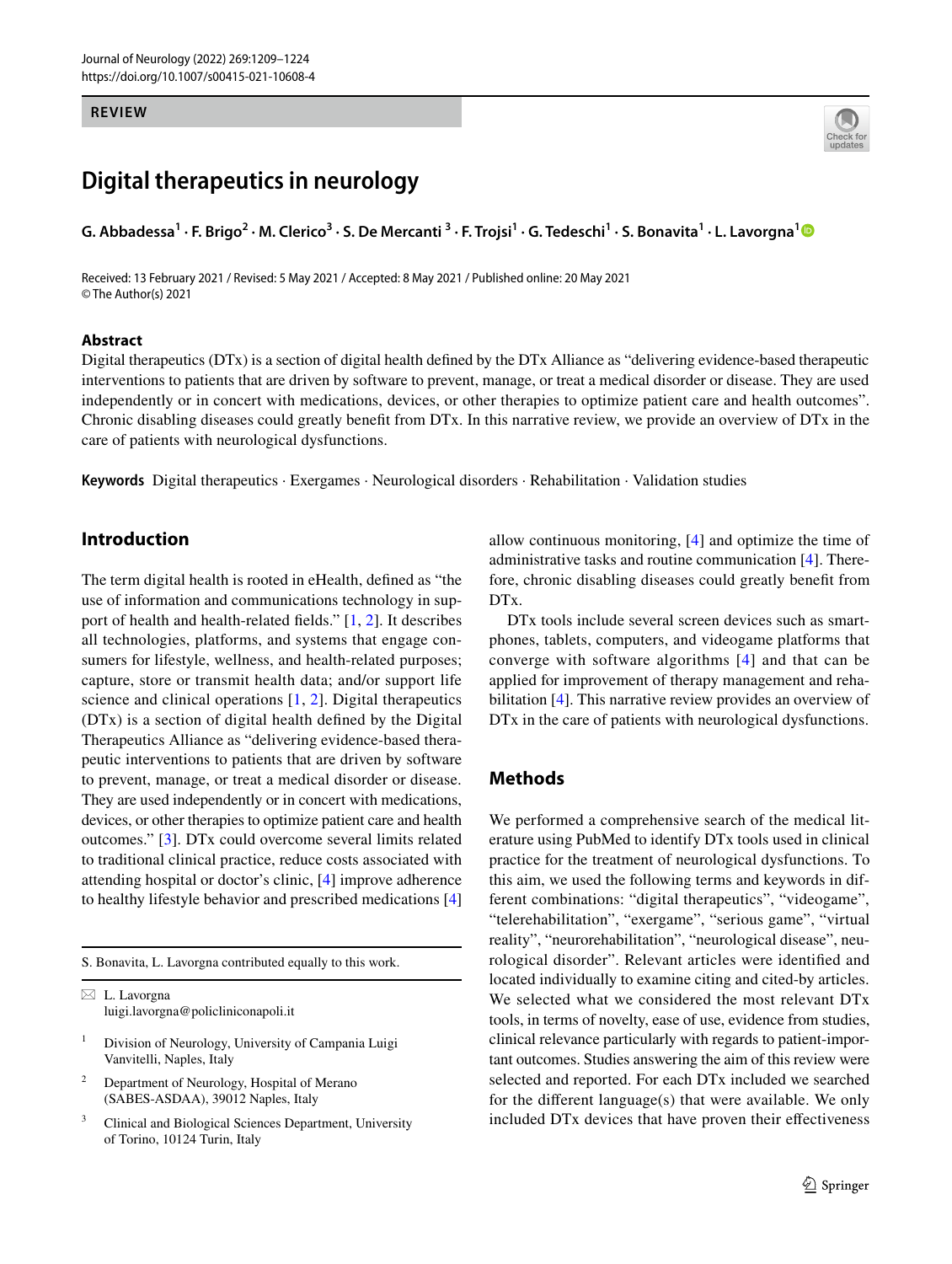and ease of use in clinical studies; for each DTx included we referred to published studies, particularly focusing on randomized controlled trials (whenever available). We provided a narrative description of these tools, addressing their role in the management and therapy of motor and sensory system symptoms, cognitive impairment, and patients' compliance.

### **Sensorimotor functions**

Visual and proprioceptive inputs are required for accurate and adaptable motor control and the acquisition of motor skills, therefore intact sensory functions are critical components to facilitate motor rehabilitation [\[5](#page-13-4)[–7](#page-13-5)].

The use of iPads, smartphones, and virtual reality software enables productive training with enhanced sensory stimulation [\[8](#page-13-6)].

Recent studies showed the potential of virtual realitybased interventions to beneft patients with upper extremities motor impairment, balance, and gait dysfunctions [\[8](#page-13-6)]. In recent years, several randomized controlled trials showed that virtual reality-interventions for motor rehabilitation are highly suitable for both upper and lower limb motor training [\[8\]](#page-13-6). Virtual reality-techniques can provide various virtual environments allowing interaction between virtual objects and motion [\[8\]](#page-13-6). The "Computer-Assisted Rehabilitation Environment" (CAREN) is an interactive-motion-based technology for post-stroke upper limb rehabilitation. In a randomized controlled trial [\[9](#page-13-7)] CAREN was compared with traditional physical exercise training. The training, simulating a supermarket shopping scene with visual tridimensional cues, engages the patient in a reach to grasp task. Patients performed the task in the sitting position to favor the full range of movement at the shoulder and elbow level. The training schedule for both groups was 45 min, 3 days/week for 4 weeks. Both trainings showed a signifcant improvement in arm motor impairment measures, clinical impairment scores, and activity levels post-intervention with a greater improvement for shoulder adduction and fexion and elbow extension in the intervention group. However, for some outcomes, the signifcant between-group diference was small. Moreover, although signifcant changes at the Reaching Performance Scale for Stroke and elbow subscale were detected, the absence of a significant clinical difference between the two groups does not allow to conclude for the superiority of CAREN compared to the traditional intervention. In this perspective, the digital intervention may be useful in those conditions that do not allow a traditional approach (i.e. during a pandemic, for unserved people, etc.) or in continuation to traditional therapy to consolidate the benefts.

"Leap Motion Controller", an optical hand-tracking module that captures hand movements with submillimeter accuracy without the need to use wearable sensors or devices, generates a virtual image of the upper limbs on a screen and the patient is driven to perform movements according to the suggested functional task [[10\]](#page-13-8). A feasibility study evaluated the efectiveness of the "Leap Motion Controller" system for upper limb rehabilitation in patients with Parkinson's disease [[10\]](#page-13-8). The study results suggest an improvement in upper limb coordination, speed of movements, and fne dexterity using the "Leap Motion Controller" system [[10\]](#page-13-8).

There are few studies related to rehabilitation systems focusing on the improvement of proprioception. To improve proprioception, sensorimotor training programs have been suggested to facilitate joint position sense and dynamic joint stability using rhythmic active motion, angle repositioning, and standing on an air cushion with support to stimulate muscular co-activation [[11\]](#page-13-9). Kim et al. investigated a new type of rehabilitation system to train proprioception of stroke patients using virtual reality technology [[12](#page-13-10)]. The system requires that patients move their arm to the target position relying on proprioception feedback only. Repeating this procedure, stroke patients could adjust the proprioception of their arm. This study showed that virtual reality proprioception feedback training improved motor control in stroke patients [\[12\]](#page-13-10).

Virtual reality is also a promising new alternative to traditional rehabilitation therapy for the management of balance problems  $[9]$  $[9]$  $[9]$ . Kalron et al.  $[13]$  $[13]$  evaluated the efficacy of a training program using the "CAREN" for improving balance in patients with multiple sclerosis. In a randomized controlled trial, 32 patients with multiple sclerosis were randomized into the virtual reality-based intervention group and the control group. Each group received balance training sessions for 6 weeks, twice per week, 30 min sessions. Both groups showed an improvement in clinical balance tests and posturography measures [[13](#page-13-11)]. Moreover, the group using virtual reality-based DTx showed a greater improvement compared to the control group in the functional reach test and the fear of falling questionnaire [\[13\]](#page-13-11).

Videogame-based rehabilitation programs for motor rehabilitation in patients with neurological diseases, called exergames, were also assessed in clinical studies [[14–](#page-13-12)[17](#page-14-0)]. Exergames are videogames that require physical exertion to play the game, regardless of their primary purpose, and could be done using virtual reality-based DTx devices [\[14](#page-13-12)]. They could address both upper and lower limb motor dysfunction as well as balance impairment. "Jintronix Rehabilitation System" (JRS WAVE), available in the English language, is a Microsoft-Kinect-based virtual reality software program delivering motor rehabilitation [[16](#page-14-1)]. The system targets upper limb function, standing and sitting balance, and gait, using fun and engaging video games that can be played in both home and outpatient settings. In the randomized controlled trial [[16\]](#page-14-1) comparing virtual reality-based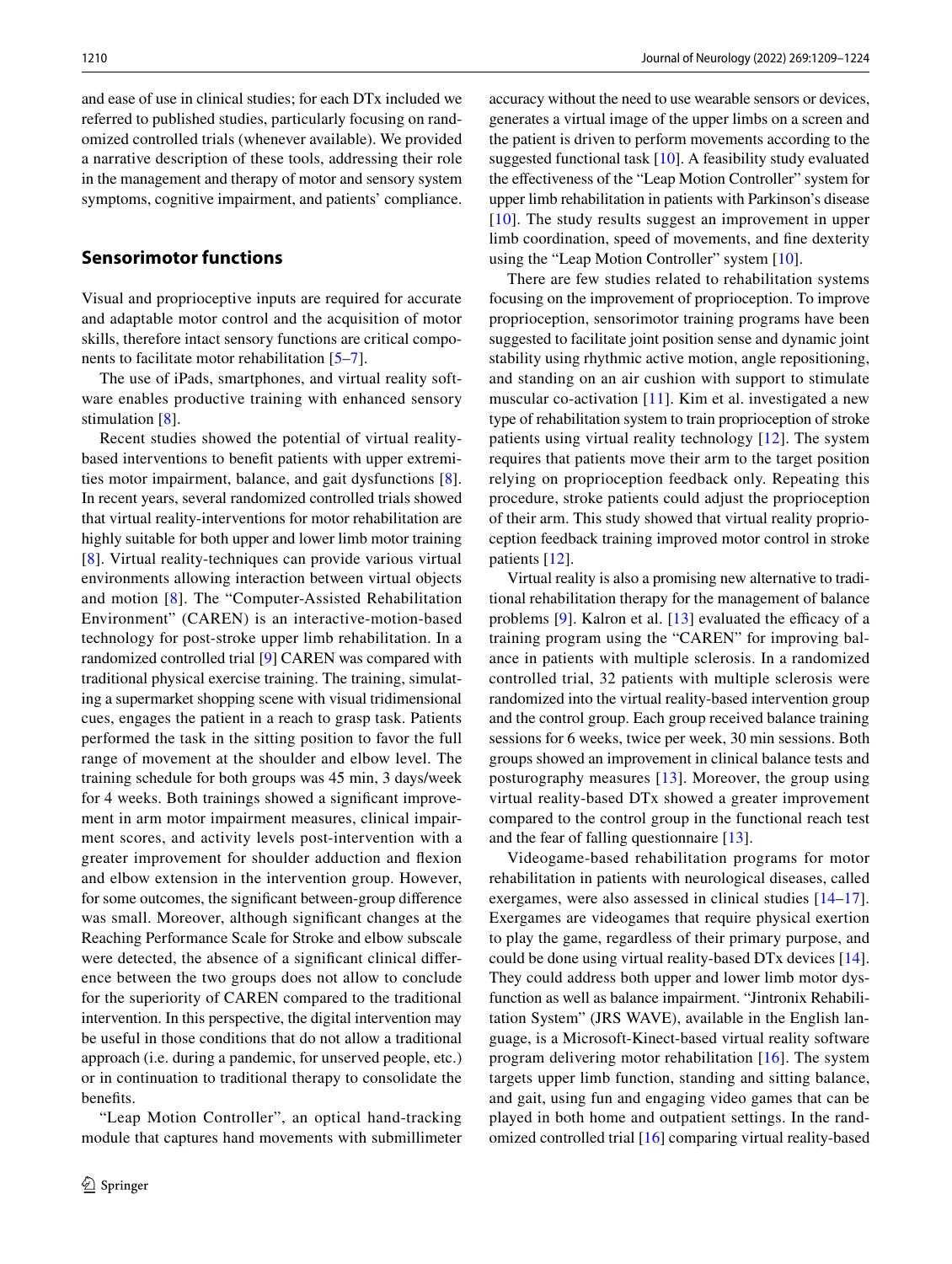training under therapist supervision to standard physiotherapy, subjects in the intervention group used the device for 1 h/week for 8 weeks. Both the intervention and control groups showed an improvement in the standing balance (primary outcome), with no signifcant diference in any primary or secondary measures [[16\]](#page-14-1). These results confrm that exergames could be a useful complement or alternative to traditional rehabilitation tools.

Yazgan et al. [[17\]](#page-14-0) investigated, in patients with multiple sclerosis, the efects of exercise training with two diferent exergaming systems ("Nintendo Wii Fit" and "Balance Trainer") on balance, functionality, fatigue, and quality of life, in comparison with no intervention. The subjects in the intervention group received an exercise program under the supervision of a physiotherapist 2 days/week for 8 weeks. They revealed that the training with "Nintendo Wii Fit" and "Balance Trainer", improved balance, increased functionality, reduced fatigue severity, and improved quality of life [\[17\]](#page-14-0).

"Nintendo Wii Fit Board Balance" was also explored in two randomized clinical studies to evaluate its efectiveness in addressing balance impairment of patients with Parkinson's disease  $[18, 19]$  $[18, 19]$  $[18, 19]$  $[18, 19]$ . Liao et al.  $[18]$  $[18]$  evaluated the effect of the tool on dynamic balance. Obstacle crossing is a balancechallenging task and can cause falls in people with Parkinson's disease. To examine the effects of virtual reality-based exercise on obstacle crossing performance and dynamic balance, patients with Parkinson's disease were randomized into three groups. In the exercise groups, participants received virtual reality-based Wii Fit exercise or traditional exercise for 45 min, followed by 15 min of treadmill training in each session for a total of 12 sessions over 6 weeks. Participants in the control group received no structured exercise program. Patients with Wii training showed a greater improvement in primary outcomes (obstacle crossing velocity, and dynamic balance) compared to the control group. Patients in Wii group also showed a greater improvement in movement velocity of the limits-of-stability test than patients undergoing traditional exercise [[18\]](#page-14-2). Further evidence in support of this tool to address sensorimotor disability of patients with Parkinson's disease comes from a more recent clinical study that analyzed the efectiveness of exergaming with "Wii Balance Board" in improving functional balance, fatigue, functional exercise capacity, and quality of life [\[19](#page-14-3)]. Twenty patients were randomized into two groups: an exergaming group and a conventional exercise group. Patients in the intervention group underwent a 30 min exergaming session with prior practicing of the required postures and movements, 2 sessions per week for 12 weeks. Patients in the control group underwent traditional exercise for 30 min session, 2 sessions per week for 12 weeks. Exergaming was efective in enhancing balance and reducing fatigue in patients with Parkinson disease after 12 weeks of treatment. However, this beneft was not sustained in the long-term [\[19\]](#page-14-3).

Beyond the relationship between sensory and motor function, many studies suggest a positive efect of physical activity and structured exercise on cognitive functions, with the most consistent fndings being reported for executive functions [[20\]](#page-14-4).

Ozdogar et al. [\[21\]](#page-14-5), in a recent randomized controlled trial, aimed to investigate in patients with multiple sclerosis the efect of video-based exergaming training on upper extremities and cognitive function and on other multiple sclerosis-related symptoms. Sixty patients were randomly divided into three groups: video-based exergaming, conventional rehabilitation, and control groups. The intervention groups received therapy sessions once a week for 8 weeks. The results of the study suggested that video-based exergaming is almost as efective as conventional rehabilitation regarding the improvement in walking, upper and lower limbs functions, cognitive functions, fatigue, depression, and health-related quality of life [[21\]](#page-14-5).

The "Interactive Rehabilitation Exercise Software" (IREX) is designed to address coordination and balance impairment and was applied in a blinded, parallel-group randomized controlled trial conducted in an inpatient stroke rehabilitation unit [[22\]](#page-14-6). Participants in the treatment group interacted with the virtual reality games (eg, soccer goaltending, snowboarding) in a standing position, thereby challenging their balance and weight shifting. In contrast, individuals in the control group were seated and played games that did not require any weight shifting within their base of support. Participants in both groups completed 10–12 sessions of 20 min of interactive virtual reality exercise using IREX in addition to their regular inpatient rehabilitation therapy sessions. The primary outcome measure was the Timed Up and Go test. Secondary outcome measures included the Two-Minute Walking Test and the Chedoke McMaster Stroke Assessment Scale Leg domain.

Both groups met minimal clinically important diference values after the fnal training session for the Timed Up and Go test and the Two-Minute Walking Test. More individuals in the treatment than the control group showed improvements on the Chedoke McMaster Stroke Assessment Scale Leg domain after the fnal training session [[22\]](#page-14-6). Results of this study suggest that virtual reality balance and mobility exercises might positively impact inpatient stroke rehabilitation, [[22](#page-14-6)] but should be read with caution, due to an overlap in the confdence limits suggesting imprecision.

Concerning tablet application for motor rehabilitation, some tools are available. "FINDEX", an Android-based tablet game, assesses and monitors a patient's fne fnger dexterity such as finger control, and coordination, and range of motions [[23\]](#page-14-7). Stroke patients were trained in an in-patient setting using the application, and the result of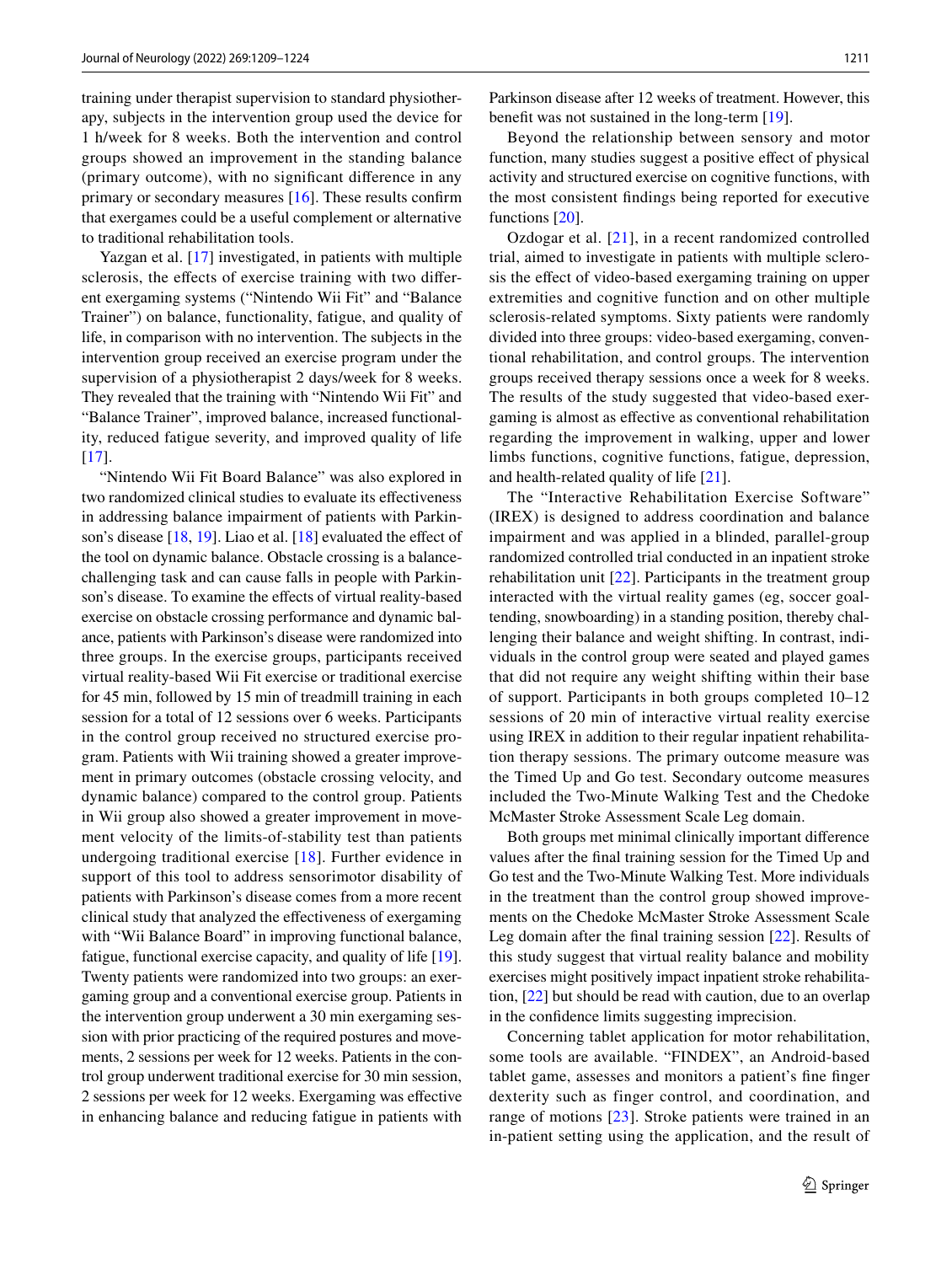the study showed improvement in dexterity in all patients. The fndings from the study suggested that mobile games such as "FINDEX" may be used as an efective therapeutic tool for fne motor rehabilitation in a clinical setting [[23\]](#page-14-7). Other iPad-based therapeutic tools developed to improve fine motor skills include "Fruit Ninja" and "Dexteria" [\[8](#page-13-6)]. Among the applications for tablets to train upper limb fne motor function a further approach for stroke patients is music therapy: patients are engaged with digital instruments to train fne motor skills; the underlying integration of the auditory-sensory motor circuit could improve speed and precision of movement [\[24](#page-14-8)]. An example is "MUSIC-SUP-PORTED THERAPY", which provides a series of exercises using electronic musical instruments and showed to improve upper limb function in a clinical study [[24\]](#page-14-8). It is important to take into account that training must be followed by exercise, repetition, and practice; in this perspective, a main objective of the digital devices should be to improve patients' compliance convincing them to continue motor training [[8](#page-13-6)].

The Internet-based home training program "eTraining" was designed to target balance impairment [\[25\]](#page-14-9). A randomized controlled trial explored the efectiveness of "eTraining" compared to hippotherapy. Patients with multiple sclerosis received hippotherapy or Internet-based home training twice a week for 12 weeks. The study showed a comparable improvement in static and dynamic balance with both intervention programs [\[25](#page-14-9)]. Home-based technologies have also been used to increase physical activity through an Internetdelivered behavioral intervention and to provide Web-based physiotherapy exercises [[26\]](#page-14-10).

### **Cognitive functions**

Cognitive rehabilitation via digital devices is increasingly regarded as a potentially effective rehabilitative option to enhance brain neuroplasticity [[27\]](#page-14-11). An example is "Cogmed", an online platform providing therapeutic training to improve working memory. Cogmed was explored in two randomized controlled studies that showed a signifcant improvement in working memory and executive functions in the intervention group compared to the control group  $[28,$ [29](#page-14-13)]. "Constant Therapy" is an i-Pad based application to rehabilitate patients with speech, language, and cognitive deficits, caused by stroke, brain trauma, and other neurological diseases [\[30](#page-14-14)]. It provides tasks to train speech and memory. In a clinical controlled study, [\[30](#page-14-14)] "Constant Therapy" intervention was compared with a traditional approach. Both groups received 1-h clinic session with a clinician; furthermore, patients in the intervention group also received "Constant Therapy" at home for 1 h, once a week, for 10 weeks. "Constant Therapy" demonstrated to improve memory tasks in patients using the tool compared with patients who did not, showing the feasibility of using tablet-based software to deliver a tailored speech and cognitive therapy [\[30\]](#page-14-14). To date, virtual reality-based cognitive training is less explored in clinical studies compared to computer-based platforms and i-Pad applications. A recent randomized controlled trial showed a greater improvement in attention and memory skills in the group using virtual reality-based devices compared to subjects that underwent standard cognitive rehabilitation [[31\]](#page-14-15). However, the small sample size (6 patients per group) and the short follow-up do not allow to generalize the fndings to all stroke patients [\[31](#page-14-15)].

Aphasia rehabilitation encompasses semantic training, for patients with fuent aphasia, and phonological training, for patients with non-fuent aphasia [\[8](#page-13-6)]. Semantic and phonological training tools are available as computer-based interventions, tablet based-interventions, and virtual realitybased interventions [\[8](#page-13-6)]. Usually, both types of training are used in combination for aphasia rehabilitation [[8](#page-13-6)]. "Step-ByStep" and "Multicue", are computer-based word-fnding therapies for stroke patients. They were assessed in two randomized controlled trials showing a signifcant improvement in naming abilities in patients who underwent the training [[32,](#page-14-16) [33\]](#page-14-17).

Semantic and phonological training tools for aphasia rehabilitation are available also for iPad. "Constant Therapy", "Lingraphica Talkpath Therapy", "Language Ther-Appy", and "iBooks" are some examples of the iPad-based available tools evaluated in clinical studies [[30](#page-14-14), [34,](#page-14-18) [35](#page-14-19)]. "Constant Therapy" includes 37 evidence-based cognitive and language tasks and showed to improve speech accuracy and latency in stroke patients with aphasia [\[30](#page-14-14)]. "Lingraphica TalkPath Therapy" includes exercises that target writing, speaking, reading, and listening [[34\]](#page-14-18). In a study, patients undergoing aphasia rehabilitation with this tool showed a signifcant improvement in spontaneous speech, repetition, naming tasks, and auditory-verbal comprehension [[34](#page-14-18)]. "Language TherAppy" is a tablet-based self-administered speech therapy [[35\]](#page-14-19). In a clinical trial, it showed to improve several language tasks, such as comprehension, naming, reading, and writing [\[35\]](#page-14-19). "iBook" is a tablet-based technology targeting communication defcits explored in a clinical study. All the participants undergoing a home intervention with "iBook" showed to maintain and augment the improvement obtained during the previous 2 weeks of intensive traditional speech and language therapy [\[36](#page-14-20)].

Additionally, phonological training programs are available in virtual reality-based modalities. "Sentactics®" is a computer-automated treatment for improving non-fuent aphasia. It provides a virtual clinician that guides patients during the training. In a clinical controlled study evaluating its efficacy, "Sentactics®" was found to be a feasible alternative to traditional therapy for aphasia rehabilitation programs [\[37](#page-14-21)].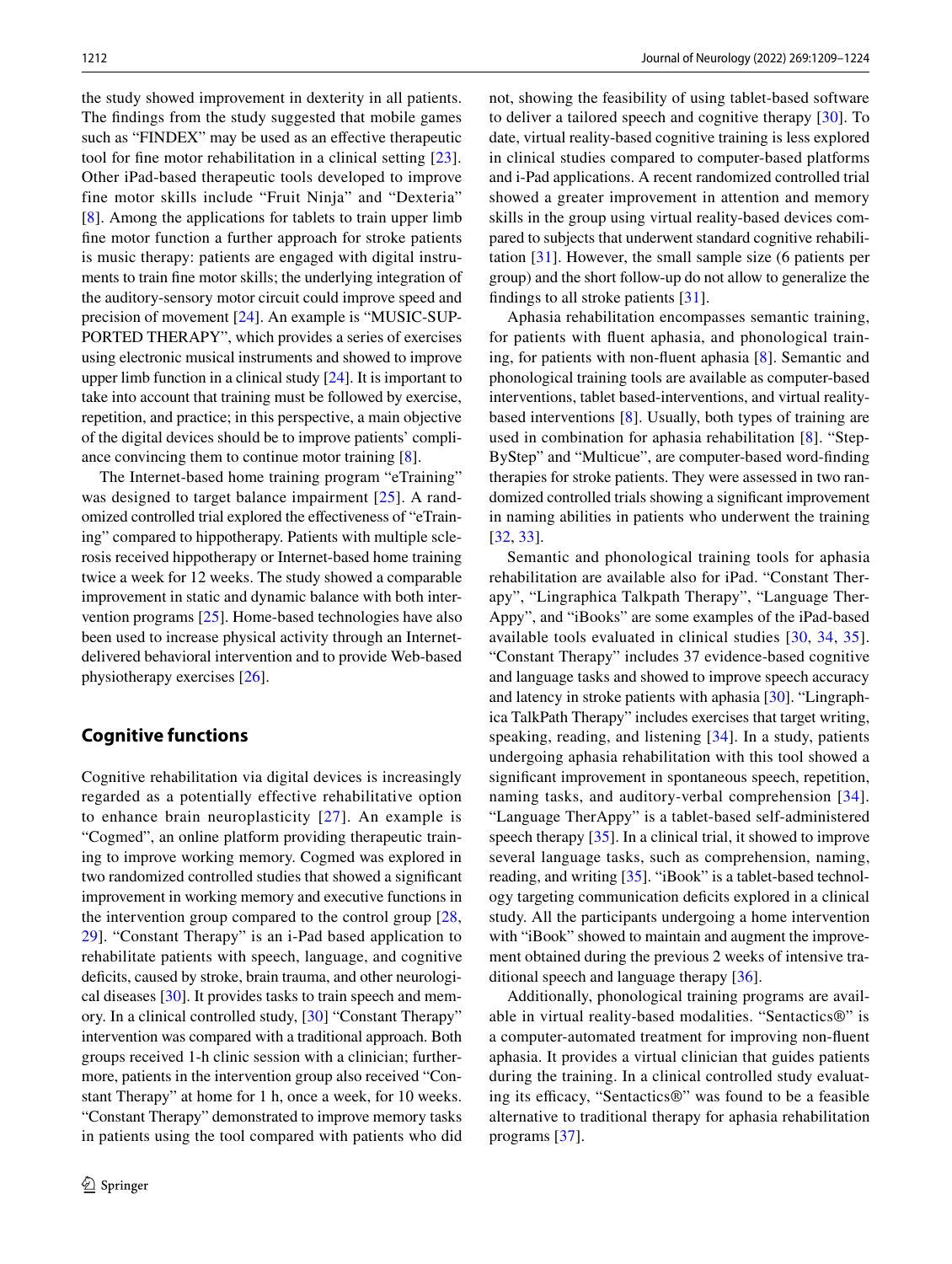Acquired writing impairment, or dysgraphia, is common in aphasia [\[38](#page-14-22)]. It affects both handwriting and typing and may recover less well than other aphasic symptoms [[38](#page-14-22)]. A recent clinical trial evaluated the benefts of technologyenhanced writing therapy for people with acquired dysgraphia [[38\]](#page-14-22). Twenty-one people with dysgraphia received an initial 1–2 h of technology training. This was followed by 12 1-h sessions of therapy delivered over 6 weeks. The primary outcome was the improvement of functional writing measures following therapy using assistive technology. Study results suggest that dysgraphia improved following therapy using assistive technology [\[38](#page-14-22)].

"Cognitive Training Kit" (COGNI-TRAcK) is a customized application software for self-administered intensive and personalized cognitive training at home. It is based on working memory exercises. In a frst study, 16 patients with multiple sclerosis and cognitive impairment were submitted to an 8-week at-home intervention administered through the app. The intervention consisted of fve 30-min sessions per week for 8 weeks. The application was found to be usable, motivating, and well-accepted [[39\]](#page-14-23). A study on twenty-eight patients with multiple sclerosis evaluated the efectiveness of the "Cognitive Training Kit" comparing adaptive versus nonadaptive cognitive training [\[40](#page-14-24)]. The authors concluded that "Cognitive Training Kit" is a suitable tool for cognitive rehabilitation in multiple sclerosis patients and only with an adaptive working load is efective as cognitive training [\[40\]](#page-14-24). A recent pilot study was carried out to assess whether an in-home, video game-like tablet-based digital treatment is superior to a control word game in improving processing speed in adults with multiple sclerosis. Both interventions resulted in signifcant improvements in processing speed. Seventy percent of participants undergoing to the in-home digital intervention maintained a clinically meaningful improvement in processing speed at the end of the posttreatment observation period, compared with 37% of the participants randomized to the active placebo control group. The authors concluded that the in-home digital intervention resulted in substantial and durable improvements in processing speed [\[41](#page-14-25)].

There is also increasing evidence showing that motor exergames may prove beneficial for cognitive performances [[42\]](#page-14-26). Exergames can positively impact several cognitive functions, such as memory, attention, and visuospatial abilities, as well as motor functions, such as balance and gait [\[43\]](#page-14-27).

Few serious games (games designed for a primary purpose other than pure entertainment) specifcally targeting patients with Alzheimer disease have been recently developed [[44](#page-14-28)] "MINWii" (on Nintendo R WiiTM) is a serious game to administer active music therapy in which the player plays on a virtual keyboard a well-known song [[45\]](#page-14-29). This is a renarcissization-based approach through the use of video-games and music therapy. Renarcissization aims to restore self-esteem in patients who have gradually grown to consider themselves as a useless burden for their caregivers. This approach provides patients with the opportunity to engage and enhance residual capabilities [\[45\]](#page-14-29). The goal is to improve patients' self-image (renarcissization), to reduce behavioral symptoms, which are an important cause of institutionalization [\[45\]](#page-14-29).

Kitchen and Cooking is a cooking tablet serious game: following a recipe, the player selects the right ingredients from the kitchen, plans the actions necessary to complete the recipe, and fnally performs specifc gestures to accomplish each action. The app targets executive functions, explicitly planning abilities but also includes activities to train attention and object recognition, as well as praxis [[46\]](#page-14-30). A study on 21 patients (9 with mild cognitive impairment and 12 with Alzheimer disease) based on self-report questionnaires assessing their overall game experience, showed overall acceptability of this serious game, suggesting its efficacy to assess and stimulate executive functions (such as planning abilities) and praxis, also in apathetic patients [\[46](#page-14-30)].

"MeMo" is a Web-based app for memory, attention, and mental fexibility training. In a randomized controlled trial, its efects on cognitive and behavioral symptoms were explored in 46 patients with neurocognitive disorders (32 participants were diagnosed with probable Alzheimer's disease and 14 with mixed disorders) [[47\]](#page-14-31). In detail, the study compared patients using and not using "MeMo" for 12 weeks (four sessions per week). The results showed a small but signifcant improvement in attention and apathy over a 3-month training period. However, these positive efects on attention and motivation were observed only with regular use of the app [\[47](#page-14-31)].

### **Interaction between cognitive & motor functions**

The mechanisms to explain the effects of physical exercise on cognition are far to be completely known, however, there may be some possible interpretation either at a cellular or at a behavioral level. At a cellular level, it has been shown that the mammalian brain exhibits persistent plasticity throughout all stages of life [\[48](#page-14-32)]. Neuronal plasticity allows to learn new skills, to consolidate and retrieve memories, to reorganize neuronal networks, particularly in response to environmental stimuli [\[49](#page-14-33)]. At a behavioral level, it is possible that, with practice, tasks become automatic and less demanding in terms of attention. Alternatively, continuous physical training may facilitate the development of less attention-demanding strategies. The amelioration of task performances after aerobic exercise concerns tasks involving executive control of attention. Moreover, it has been hypothesized that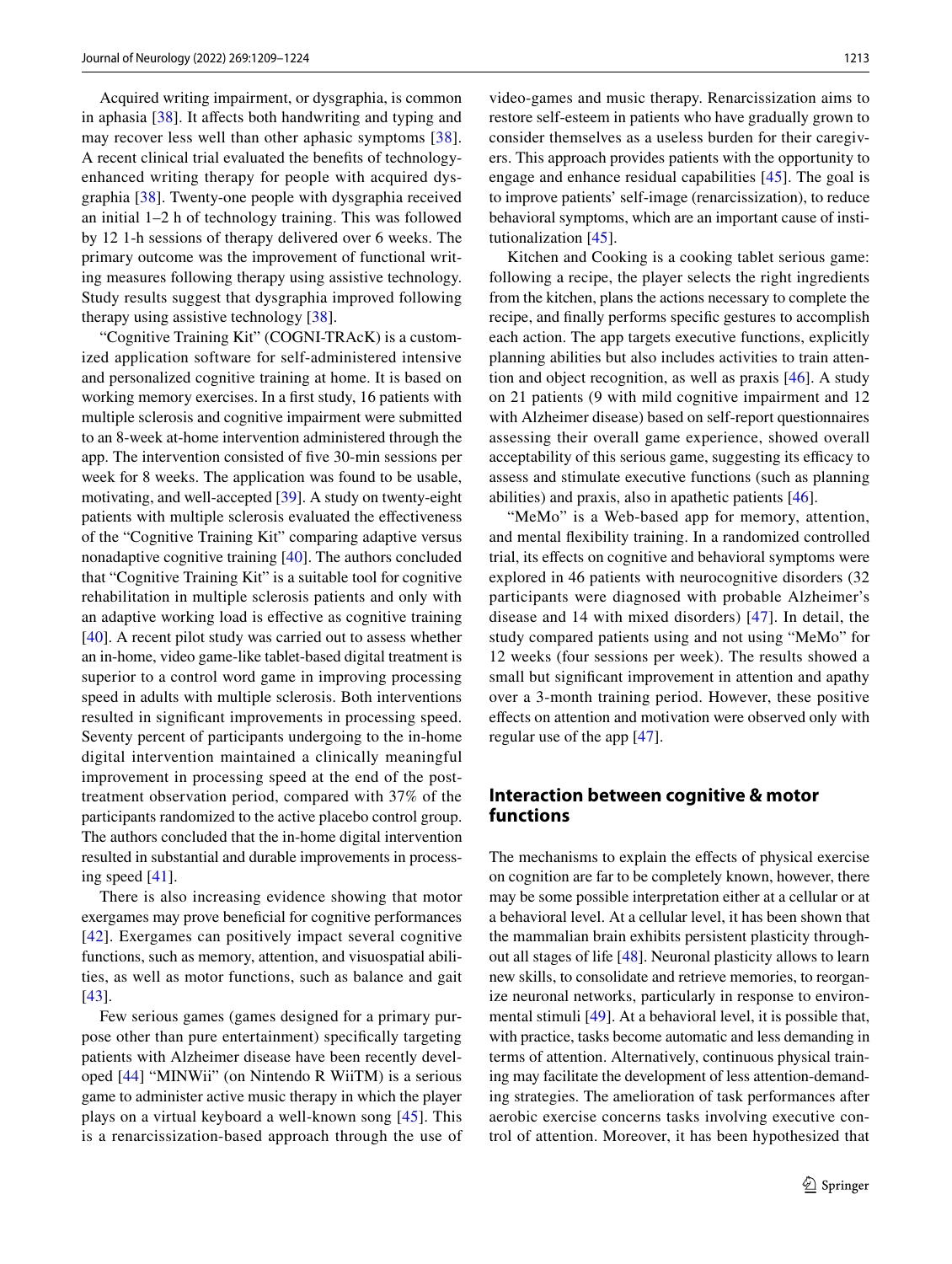cardiovascular fitness may improve the efficiency of neural processes or may provide increased metabolic resources for task performance [[50,](#page-14-34) [51\]](#page-14-35).

Therefore, a combination of cognitive treatment and physical training could be more promising than interventions focused on only one domain for inducing stable improvement of different cognitive functions in healthy elderly adults [[20](#page-14-4)]. Studies suggest a positive effect of physical activity and structured exercise on cognitive functions, with the most consistent findings being reported for executive functions [[20](#page-14-4)]. Video games that require the patient to perform physical movements while conducting cognitive exercises showed great potential for cognitive rehabilitation  $[15, 20]$  $[15, 20]$  $[15, 20]$  $[15, 20]$ . An example of this approach is "X-Torp" (on Microsoft R Kinect), an action serious game played with the Kinect in which the player controls a submarine in real-time with his/her stationary movements involving mainly the lower limbs. This game aims to destroy other ships in the sea and to accomplish short missions following a story plot. In a clinical study, "X-Torp" showed to enhance cognitive functions and physical activity [[15](#page-14-36)]. Despite their potential effectiveness for neurological rehabilitation, the use of games with violent content is questionable and should be addressed carefully. However, a recent study showed that violent video games reduce child-to-parent violence rates [[52\]](#page-15-0) and longitudinal studies do not support a substantive long-term links between aggressive game content and youth aggression [[53\]](#page-15-1).

Moreover, combining motor and cognitive training could be useful due to the transfer effect between motor and cognitive skills [[14](#page-13-12)]. In recent years, virtual reality-based DTx have been increasingly applied to the rehabilitation of patients with Parkinson's disease. The efficacy of virtual reality-based training was explored in a systematic review and meta-analysis of over a thousand participants [[14](#page-13-12)]. The authors revealed that virtual reality training improves clinical outcomes in patients with Parkinson's disease, such as cognitive function, motor function, balance, coordination, and quality of life [[14\]](#page-13-12). Exergames require the user to perform physical movements while conducting cognitive exercises and, therefore, have shown great potential for Parkinson's disease rehabilitation. Numerous randomized controlled trials were performed in the last 10 years, and most of them focused on using the "Microsoft Kinect" and the "Wii Balanced Board" for Parkinson's disease rehabilitation [[14](#page-13-12)]. Further, Garcia-Agundez et al. [[14](#page-13-12)] have revealed that in patients with Parkinson's disease exergame-based rehabilitation is feasible, effective, and safe.

The mechanisms to explain the effects of physical exercise on cognition are far to be completely known; however, it is supposed that motor exercise performance involves executive control of attention, largely controlled by the pre-frontal cortex. Therefore, it has been hypothesized that physical training may improve the efficiency of neural processes also involved in cognitive functions [\[20](#page-14-4)].

### **Other neurological symptoms**

Beyond sensorimotor and cognitive impairment, DTx could address other neurological symptoms (visual dysfunction, speech impairment, dysphagia, fatigue, depression, and pain) occurring in neurological disorders [\[54](#page-15-2)[–67](#page-15-3)].

#### **Visual feld impairment**

A few studies have explored the feasibility and efectiveness of DTx for the treatment of visual impairment after stroke and the developed DTx mainly addresses visual feld defects. Traditional rehabilitation therapy for visual feld defects is based on a diferent approach: compensation therapy that focuses on intact residual abilities and restitution therapy which aims to regenerate the plasticity of neural tissue presenting repetitive light stimuli in the border zone between the blind feld and the spared feld [\[8](#page-13-6)]. "NeuroEyeCoach" and "VISIOcoach" are an example of digital compensation therapy and have shown to be efective computer-based compensatory therapies in patients with visual feld defects [[54,](#page-15-2) [55](#page-15-4)]. Visual perceptual learning has been introduced recently as restoration therapy. Huxling K et al. showed that visual discrimination training improves performance in visual feld tests (Humprhey perimetry) in trained chronic stroke patients with cortical blindness compared with untrained patients [\[56\]](#page-15-5).

#### **Dysarthria and dysphagia**

Digital solutions to manage dysarthria and swallowing problems are lacking. Previous research has shown the benefcial efects of swallowing exercises combined with myofunctional tongue-strengthening therapy [\[57\]](#page-15-6). A study explored the immediate and long-term maintenance efects of 8-week home-based tongue exercises delivered through mobile health technologies on 12 elderly adults who complained of swallowing difficulties (i.e, increased aspiration rate and foreign body sensation in the throat) [[57](#page-15-6)]. The intervention aimed at improving the swallowing tongue pressure in elderly adults. The app included a swallowing monitoring and intervention protocol with 3 therapy maneuvers: effortful prolonged swallowing, effortful pitch glide, and effortful tongue rotation. The participants demonstrated a signifcant increase in swallowing tongue pressure. However, long-term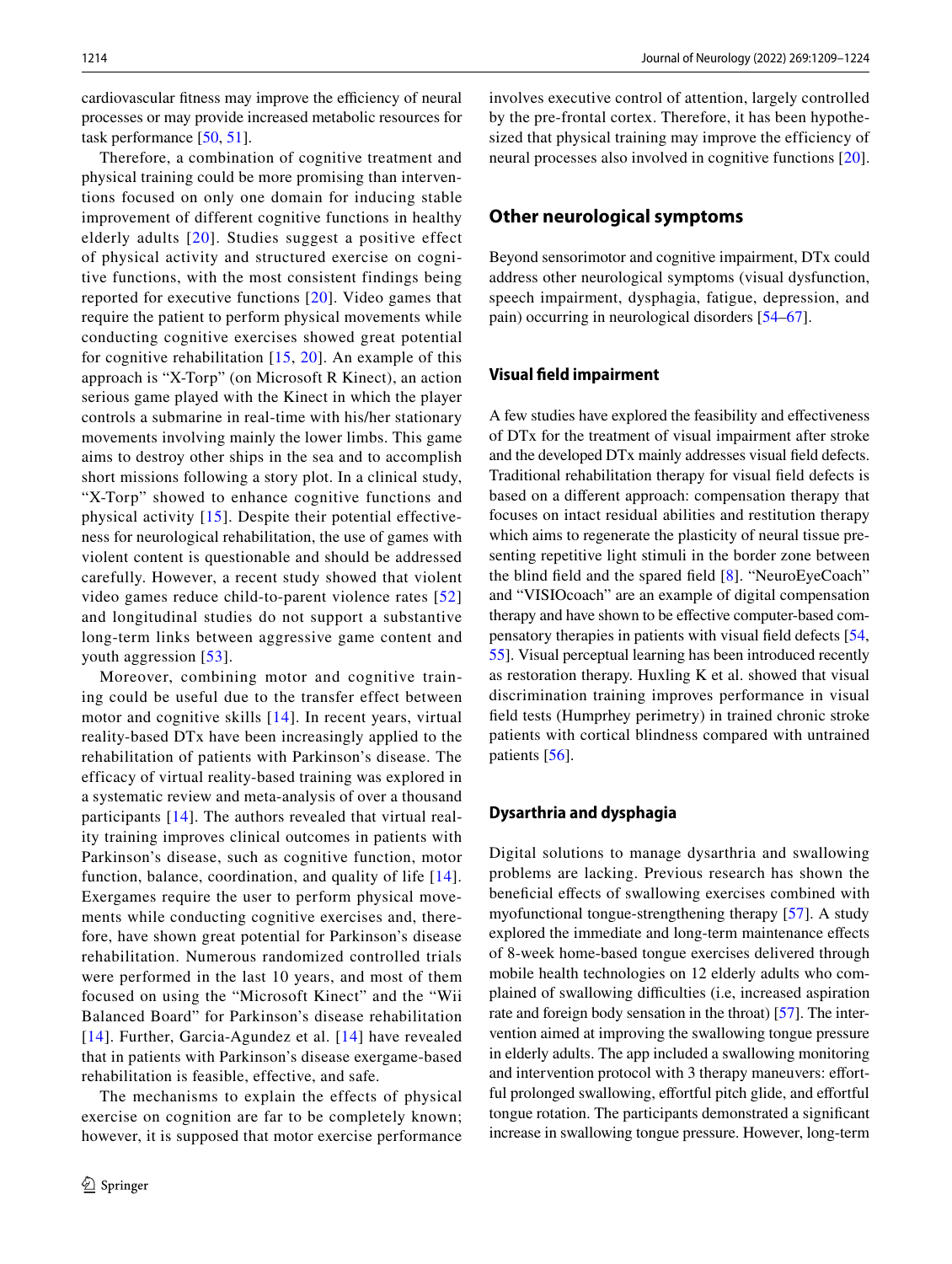maintenance efects at 12 weeks post-intervention were not observed [[57\]](#page-15-6). Further, a limited number of studies with the "Lee Silverman Voice Treatment" showed positive efects on swallowing function, voice quality, speech intelligibility, and hypomimia [[58\]](#page-15-7). A study on patients with Parkinson's disease compared, the diferences in recorded speech variables between people treated with conventional 'in person' "Lee Silverman Voice Treatment" and those treated remotely via iPad-based "Facetime". Study fndings showed that iPad "Lee Silverman Voice Treatment" is non-inferior to the traditional in person "Lee Silverman Voice Treatment" [\[58](#page-15-7)].

#### **Fatigue**

Following a user-centered design and evidence-based process, a mobile health solution called "More Stamina" was created to help patients with multiple sclerosis to manage their fatigue. An ongoing trial is exploring the feasibility, acceptability, and usability of "More Stamina" [\[59](#page-15-8)]. It is a gamifed task organization tool aiming to help people with multiple sclerosis managing their energy, minimizing the impact of fatigue on their daily life. The tool acts as a to-do list where users can input the task they want to accomplish that day  $[59]$  $[59]$ .

#### **Depression**

Another common symptom is depression and only an adequate treatment would improve the quality of life of patients.

An example of DTx to manage depression is "Deprexis" [[60\]](#page-15-9). It is a Web-based self-help program that combines cognitive-behavioral therapy with a mobile platform and dialog technology. In a 9-week randomized controlled trial, its efficacy was explored in multiple sclerosis patients with depression. Subjects were randomized into the intervention group or into the control group (remaining on a waiting list). Study fndings revealed an improvement in Beck Depression Inventory scores for the intervention group and a worsening in the control one, highlighting the efficacy of Webbased intervention programs for depression management in patients with multiple sclerosis [\[60](#page-15-9)].

In people with dementia reminiscence therapy has been used in many long-term care facilities [[61](#page-15-10)]. Reminiscence therapy involves recalling positive events, people, and places from their past lives  $[61]$ . A software called "ReminX" to mitigate agitation and depression symptoms associated with Alzheimer's disease was developed [\[62](#page-15-11)]. "ReminX" allows uploading pictures and narration to create slideshow stories that depict essential moments in the patient's life. A clinical proof-of-concept study was performed on fourteen patients. Results indicated that the software led to an immediate and signifcant decrease in anxiety, depression, and overall emotional distress after having viewed their story [\[62\]](#page-15-11).

#### **Pain**

Virtual reality has also been shown to be efective in reducing pain intensity and discomfort in patients with diferent types of chronic pain; it provides an intervention based on a distraction technique because it draws attention away from the patients' mental processing, thereby decreasing the amount of pain consciously experienced [\[63](#page-15-12)].

A recent study explored the efectiveness of a 3D headmounted virtual reality tool to reduce neuropathic pain in people with spinal cord injury compared to using a 2D screen device. Sixteen men with established spinal cord injury and chronic neuropathic pain participated in a singlesession randomized cross-over trial. Participants reported signifcantly lower pain intensity after the virtual reality intervention compared to 2D screen application suggesting that that immersive virtual reality could be a helpful adjunct to current pharmacotherapy [[63\]](#page-15-12).

A further virtual reality-based approach, based on the "referred sensation" phenomenon, was explored for patients who suffer from phantom limb pain [[64](#page-15-13)]. People suffering from phantom limb pain can experience tactile stimuli applied to the cheek on their afected side as if it were coming from their phantom limb  $[64]$  $[64]$ . In a clinical study exploring this approach, nine participants with phantom upper limb pain performed virtual reality neurorehabilitation exercises in which they repeatedly touched a target object with a virtual representation of their afected limb. A tactile feedback to their cheek was applied when their virtual afected limb touched the target object. Two control conditions were included: tactile feedback was either applied to their intact hand or not applied at all. Study results showed that the analgesic effect of neuro-rehabilitative visual feedback during phantom limb movement was improved by applying somatosensory feedback to the cheek on the afected side [[64\]](#page-15-13).

A few studies have evaluated the efficacy of virtual reality-based proprioception rehabilitation for patients with pain. Reazei et al. [[65](#page-15-14)] investigated a new virtual reality-based gaming tool called "CERVIGAME", designed to reduce pain and improve proprioceptive function in patients with neck pain. Forty-four participants with nonspecifc chronic neck pain were randomly assigned to virtual reality training or conventional proprioceptive training. Both groups completed 8 training sessions over 4 weeks. There were signifcant improvements in all variables in both groups immediately after and 5 weeks after the intervention. The results indicated that virtual reality training was more efective in reducing pain and disability compared to conventional proprioceptive training. [[65\]](#page-15-14).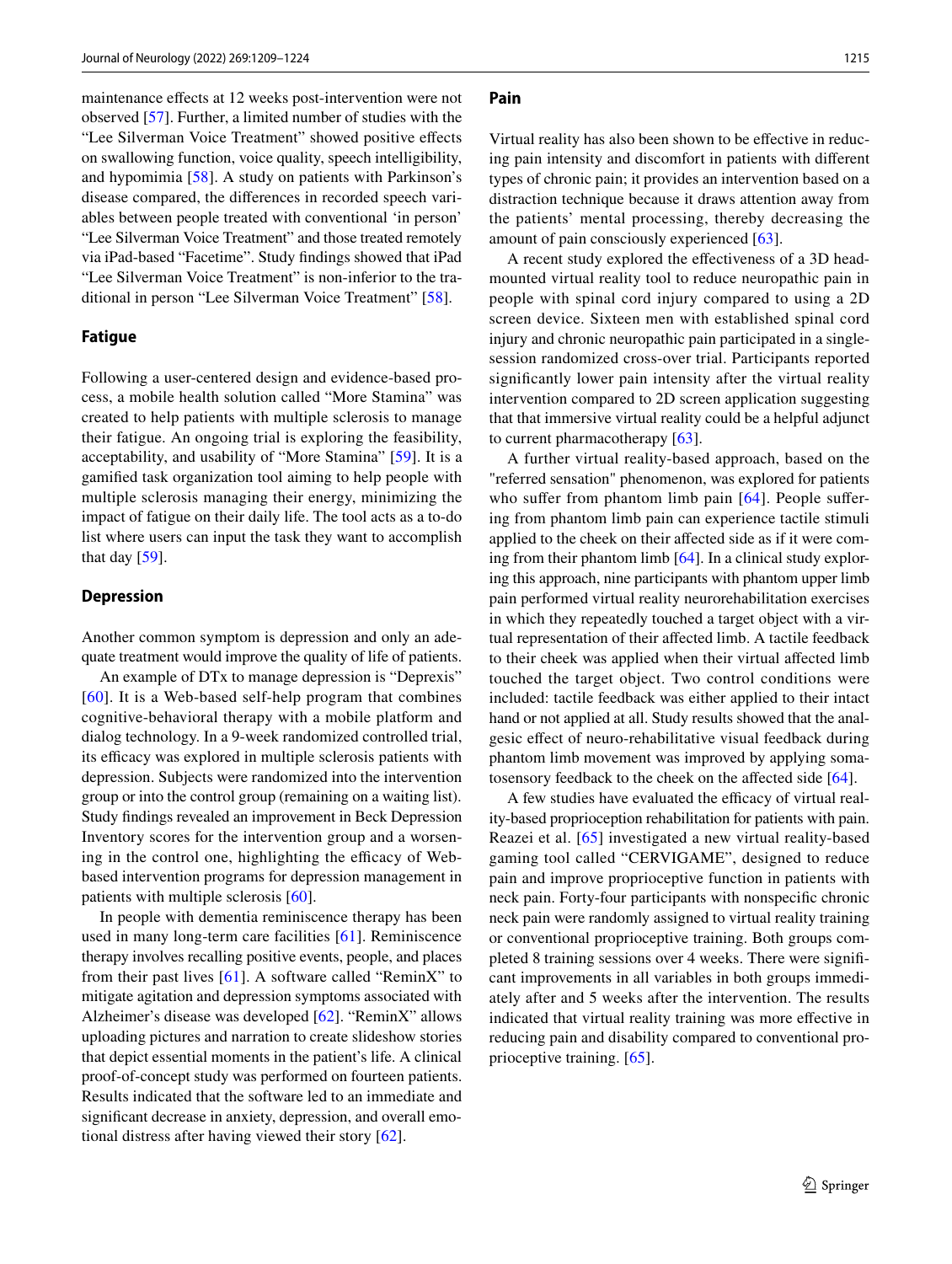### **Therapy adherence and self‑care management**

DTx interventions could be benefcial in increasing medical adherence, maintaining healthy lifestyles, facilitating access to care, improving the efectiveness of care, and lowering costs of care [\[67](#page-15-3)[–77](#page-15-15)].

Adherence to medical therapy in stroke patients remains an unmet need and continues to burden the healthcare system [[66](#page-15-16)–[68\]](#page-15-17). "FARMALARM" is a smartphone application available in the Spanish language used in secondary stroke prevention. It allows the patient to monitor his physical activity, record and share vital parameters and capillary blood sugar levels with the physician, monitor therapy adherence, and receive advice about a healthy lifestyle. Through visual and audible alerts, the app showed a valuable tool in secondary stroke prevention, improving medication adherence, and maintaining healthy behaviors [\[68](#page-15-17)]. Study fndings disclosed a higher rate of total control of critical vascular risk factors in the group that followed the "FARMALARM" program compared to patients who did not [[68](#page-15-17)]. In a pilot study, [\[67\]](#page-15-3) a digital self-management program, using a personal coach and digital platform, was developed to improve the monitoring of vascular risk factors after stroke. The patients could record data regarding cardiovascular risk profle, through the platform. If the values added by the patients exceed the defned threshold, the platform sent an alert to the stroke coach. The vascular risk, assessed with the "Systematic COronary Risk Evaluation: High and Low cardiovascular Risk Charts", was signifcantly reduced at 6 months in the intervention group (as compared to baseline scores) [\[67](#page-15-3)].

For patients with multiple sclerosis achieving adherence to long-term treatment with injectable disease-modifying drugs is challenging and mainly related to patient factors and satisfaction with both medication and application systems [\[69\]](#page-15-18). Since higher satisfaction with a device may positively impact adherence, a platform-based approach for a complex treatment regimen, allowing for monitoring of the disease and treatment course, as well as the interaction between the patient and the neurologist, may offer an opportunity for both patients and physicians/nurses to improve their understanding of the patients' condition and ultimately to foster adherence [\[69](#page-15-18)]. To date, numerous smartphone applications are available for self-managing of medications and injections in multiple sclerosis. The most frequent characteristics observed in these subcategories of apps include: entering medication names, recording missed medication dosages, managing injections, tracking injection sites, reporting and sharing data, notifying the end of medication stock, and accessing pharmaceutical information [\[69](#page-15-18)].

"MS DIALOG" is a web and mobile-based software application that captures data on self-administration of subcutaneous interferon β-1a, clinical outcomes, and patientreported outcomes in patients with multiple sclerosis outside the clinic [\[70](#page-15-19)]. In a study exploring its usability among patients and clinicians, "MS dialog" was considered easy to use and superior to patients' previous methods for improving self-management of their condition [[70\]](#page-15-19). A more structured digital tool to manage therapy in multiple sclerosis is "BETACONNECT". The "BETACONNECT" system is a platform-based approach to monitor disease-modifying therapy [[71](#page-15-20)]. It combines auto-injector technology with digital tools to support patient self-management and facilitate communication between patients and healthcare providers. The system encompasses an injector and an app for the patients and a platform for the nurse and physician. The app facilitates individual management of IFN-β-1b therapy. It features injection planning and recording as well as an injection site rotation scheme. Patients may choose to be reminded by email or push message when the next injection is due. To enhance communication, patients can choose to share their injection data with their multiple sclerosis nurse or physician. In this context, the "BETACONNECT" offers a unique beneft since it automatically records every injection, thus permitting a largely unbiased evaluation of adherence [[72\]](#page-15-21). On the contrary, a study exploring the usefulness and validity of a smartphone-based e-diary to promote the adherence to therapy in MS patients concluded that smartphone reminders did not signifcantly improve the medication possession rate of disease-modifying therapies [[72\]](#page-15-21).

Optimal medical compliance and satisfactory seizure control are still unmet needs in people with epilepsy [\[73](#page-15-22)]. One of the frst tools for delivering self-management content is the "WebEase" platform. It encompasses three modules (medication adherence, sleep, and stress) that patients with epilepsy could complete online. In a clinical trial, the platform showed to improve adherence, self-management and to reduce the stress level in the intervention group compared to the control group [[73\]](#page-15-22). Consistently, a recent clinical trial on 327 adult epilepsy patients explored whether an intervention based upon a smartphone app would improve self-management and seizure control. Participants were stimulated to improve their therapeutic compliance and lifestyle to reach seizure control and optimal quality of life. The app provided patients a multi-faced digital assistance encompassing medication calendar, online educational forums and blogs, a facility for prompt online reporting of seizures and consultations, and online surveys. The study provided evidence for the benefts of epilepsy-specifc apps in improving patient self-management and in reducing seizure frequency [\[74](#page-15-23)].

Further non-pharmacological interventions, such as cognitive therapy, psychosocial and educational interventions, also showed to reduce epileptic seizures. "Epicadance" is a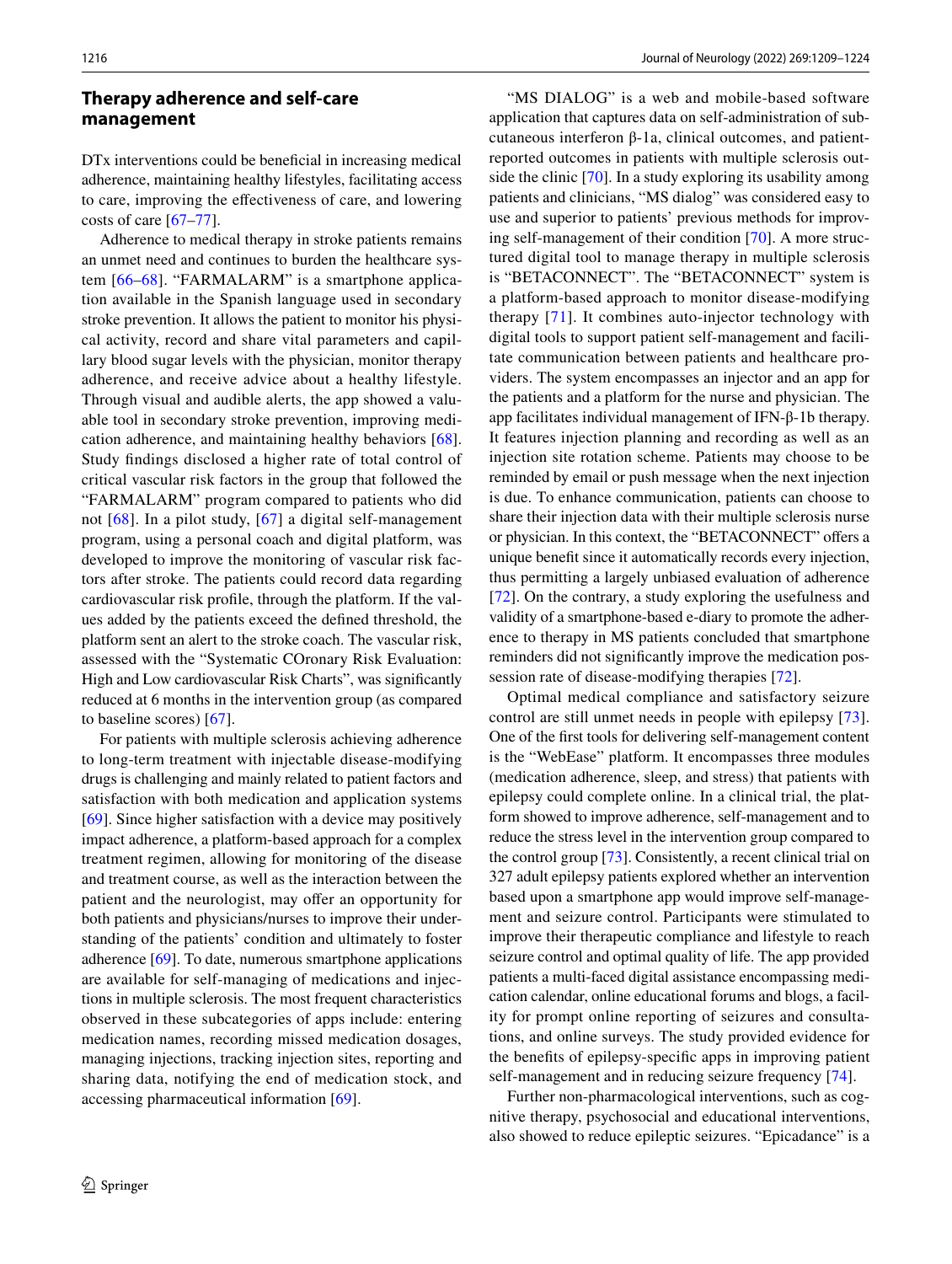<span id="page-8-0"></span>

|                                            |                                                                                                                                                                                                                       |                         | Table 1 Summary of randomized controlled trials and randomized cross-over studies on DTx in Neurology |                                                                                                                                      |                               |                                                               |                                                                                                             |
|--------------------------------------------|-----------------------------------------------------------------------------------------------------------------------------------------------------------------------------------------------------------------------|-------------------------|-------------------------------------------------------------------------------------------------------|--------------------------------------------------------------------------------------------------------------------------------------|-------------------------------|---------------------------------------------------------------|-------------------------------------------------------------------------------------------------------------|
| Authors (Reference<br>number)              | Title                                                                                                                                                                                                                 | Intervention area       | $\Gamma$ ool                                                                                          | Percentage of patients<br>that completed the<br>study                                                                                | outcome<br>Primary<br>reached | Strengths                                                     | Limitations                                                                                                 |
| Subramanian et al.<br>2013 <sup>[9]</sup>  | Randomized Control<br>Reality Intervention<br>ery Using a Virtual<br>in Chronic Stroke:<br>Arm Motor Recov-<br>Trial                                                                                                  | Stroke                  | Virtual reality platform                                                                              | completed the study<br>100% of patients<br>in both groups                                                                            | Yes                           | Randomized controlled<br>Type of intervention<br>trial design | Small sample size                                                                                           |
| FernándeznoGonzalez<br>et al. 2019<br>[10] | Leap motion-controlled Parkinson disease<br>Parkinson's disease: a<br>limb rehabilitation<br>video game based<br>therapy for upper<br>feasibility study<br>in patients with                                           |                         | Leap motion controlled<br>system                                                                      | were enrolled. 100%<br>tially selected (88%)<br>23 out 26 patients ini-<br>completed the study                                       | Yes                           | Randomized controlled<br>Type of intervention<br>trial design | Selection bias<br>Sample size                                                                               |
| Kalron et al. 2016 [13]                    | control in people with<br>virtual reality system:<br>training on postural<br>The effect of balance<br>a pilot randomized<br>using the CAREN<br>multiple sclerosis<br>controlled trial                                 | lerosis<br>Multiple scl | Virtual reality platform                                                                              | 93% of patients com-<br>pleted the study in<br>both groups                                                                           | Yes                           | Randomized controlled<br>trial design                         | Small sample size<br>No follow up                                                                           |
| Cannell et al. 2018 [16]                   | inpatient stroke popu-<br>The efficacy of interac-<br>lation: a randomized<br>tive, motion capture<br>no based rehabilita-<br>tion on functional<br>outcomes in an<br>controlled trial                                | Stroke                  | Motivating virtual real-<br>ity platform                                                              | completed the study.<br>intervention group<br>respectively in the<br>and control group<br>$87,5\%$ and $95\%$                        | Yes                           | Randomized controlled<br>trial design                         | Small sample size<br>Short follow up                                                                        |
| Yazgan et al. 2019 [17]                    | functionality, fatigue,<br>people with multiple<br>and quality of life in<br>systems on balance,<br>ferent exergaming<br>omized controlled<br>effects of two dif-<br>Comparison of the<br>sclerosis: a rand-<br>trial | lerosis<br>Multiple sc. | Exergaming system                                                                                     | in the balance trainer<br>completed the study<br>Wii Fit group, 75%<br>group and 100% in<br>93% in the Nintendo<br>the control group | Yes                           | Randomized controlled<br>trial design                         | conventional rehabili-<br>Possible selection bias<br>No comparison with<br>tation method<br>Short follow up |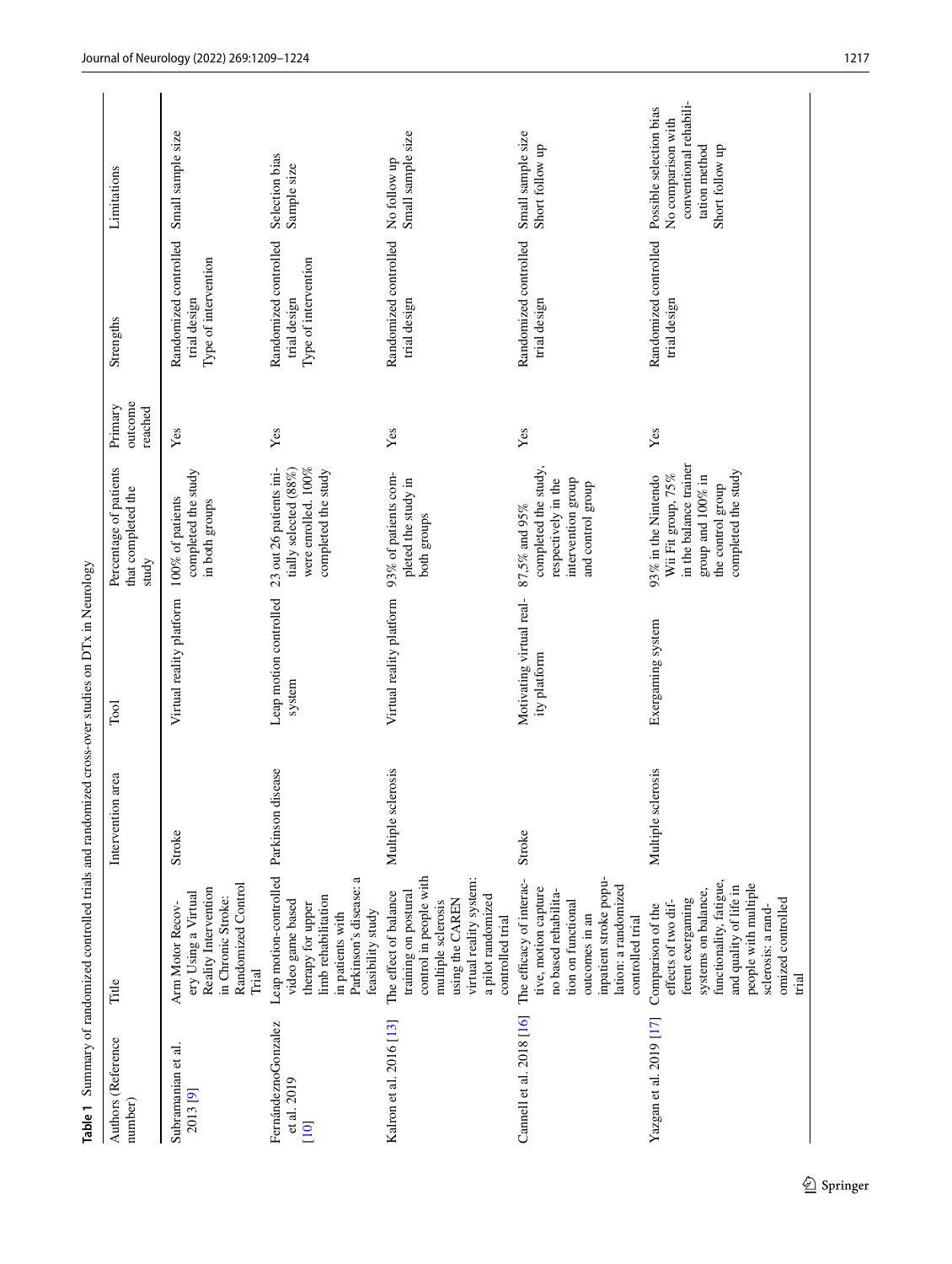|            | Table 1 (continued)                    |                                                                                                                                                                               |                         |                                 |                                                                                                                                                                                        |                               |                                                                                                           |                                                                                                              |
|------------|----------------------------------------|-------------------------------------------------------------------------------------------------------------------------------------------------------------------------------|-------------------------|---------------------------------|----------------------------------------------------------------------------------------------------------------------------------------------------------------------------------------|-------------------------------|-----------------------------------------------------------------------------------------------------------|--------------------------------------------------------------------------------------------------------------|
| 2 Springer | Authors (Reference<br>number)          | Title                                                                                                                                                                         | Intervention area       | Tool                            | Percentage of patients<br>that completed the<br>study                                                                                                                                  | outcome<br>Primary<br>reached | Strengths                                                                                                 | Limitations                                                                                                  |
|            | Liao et al. 2014 [18]                  | patients with Parkin-<br>dynamic balance in<br>training to improve<br>Virtual reality-based<br>obstacle crossing<br>performance and<br>son's Disease                          | disease<br>Parkinson's  | Virtual reality platform        | passive control group<br>group and 91% in the<br>completed the study<br>in the active control<br>reality group, 100%<br>100% in the Virtual                                            | Yes                           | Randomized controlled<br>study                                                                            | Small sample size<br>Short Follownoup                                                                        |
|            | Ribas et al. 2017 [19]                 | gaming in improving<br>of life in Parkinson's<br>Effectiveness of exer-<br>domized controlled<br>disease: a pilot ran-<br>functional balance,<br>fatigue and quality<br>trial | disease<br>Parkinson's  | Exergame                        | study in both group<br>100% completed the                                                                                                                                              | $\tilde{z}$                   | Randomized controlled<br>study                                                                            | Small sample size                                                                                            |
|            | Ozdogar et al. 2020<br>$\overline{21}$ | tion in persons with<br>Effect of video-based<br>exergaming on arm<br>and cognitive func-<br>A randomized con-<br>multiple sclerosis:<br>trolled trial                        | Multiple Sclerosis      | Videonobased exer-<br>gaming    | the control group (no<br>95% in the exergaming<br>conventional rehab<br>group and $100\%$ in<br>intervention) com-<br>group, 89% in the<br>pleted the study                            | Yes                           | Randomized controlled<br>Type of intervention<br>active and passive<br>trial design with<br>control group | Only clinical outcome<br>Short follownoup<br>measures                                                        |
|            | McEwen et al. 2014<br>[22]             | Virtual reality exercise<br>inpatient randomized<br>ity after stroke: an<br>improves mobil-<br>controlled trial                                                               | Stroke                  | Virtual reality training        | tively in the interven-<br>tion group and in the<br>74 out 91 patients ini-<br>tially selected (88%)<br>and 58% completed<br>were enrolled. 84%<br>the study, respec-<br>control group | Yes                           | Randomized controlled<br>Type of intervention<br>trial design                                             | Follow up length                                                                                             |
|            | Frevel et al. 2015 [25]                | in multiple sclerosis:<br>to improve balance<br>Internet-based home<br>training is capable<br>a randomized con-<br>trolled trial                                              | lerosis<br>Multiple scl | Internet-based home<br>training | 88% of patients com-<br>pleted the study in<br>both groups                                                                                                                             | Yes                           | Randomized controlled<br>Type of intervention<br>trial design                                             | intervention in the 2<br>Different duration of<br>Absence of control<br>Small sample size<br>groups<br>group |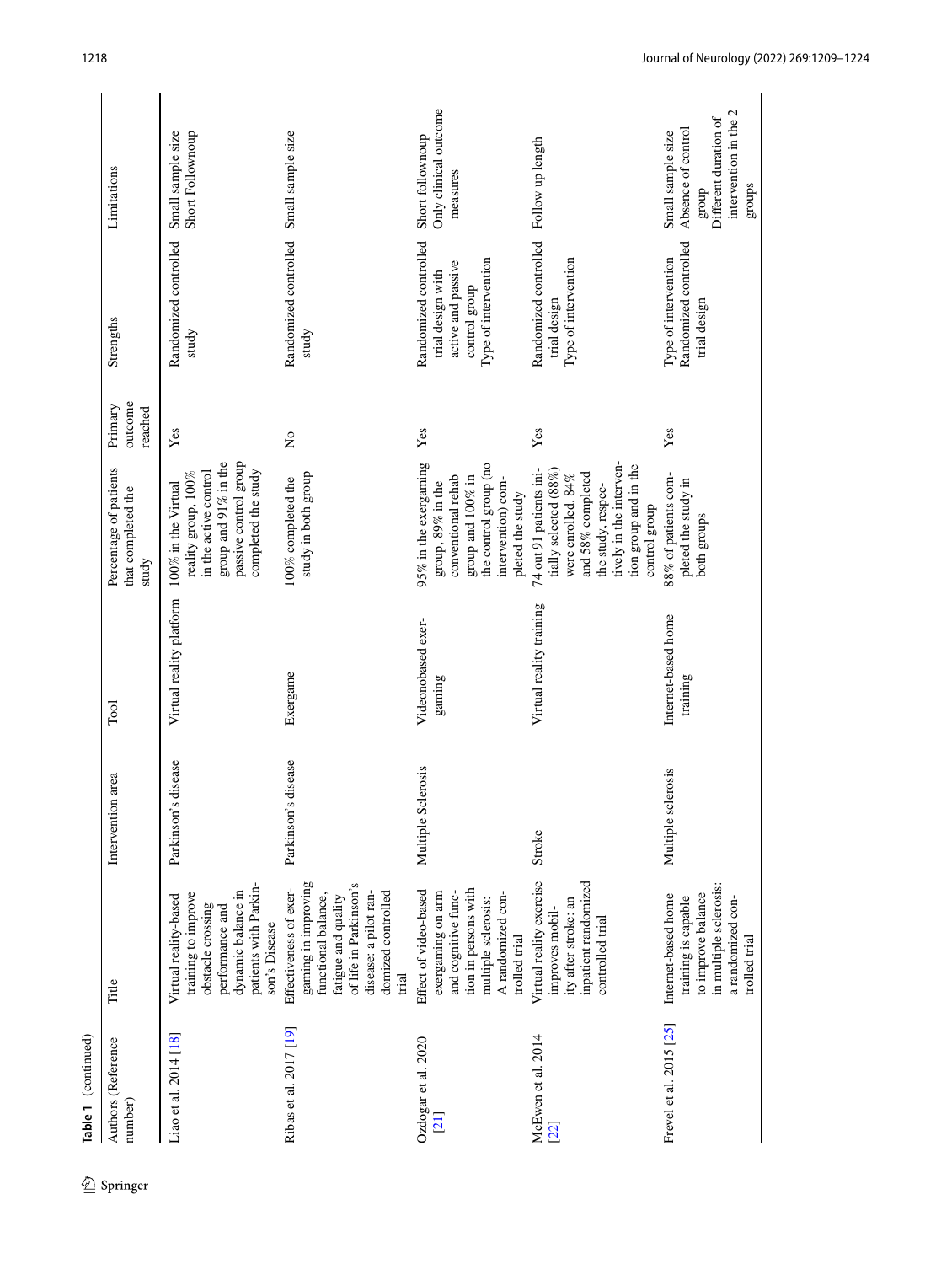| Authors (Reference<br>number) | Title                                                                                                                                                                                                   | Intervention area             | $\Gamma$ ool                                                               | Percentage of patients<br>that completed the<br>study                                                                                  | outcome<br>Primary<br>reached | Strengths                                                                                                                                | Limitations                                                                                                                      |
|-------------------------------|---------------------------------------------------------------------------------------------------------------------------------------------------------------------------------------------------------|-------------------------------|----------------------------------------------------------------------------|----------------------------------------------------------------------------------------------------------------------------------------|-------------------------------|------------------------------------------------------------------------------------------------------------------------------------------|----------------------------------------------------------------------------------------------------------------------------------|
| Palmer et al. 2012 [32]       | compared with usual<br>care for people with<br>a pilot randomized<br>aphasia poststroke<br>Computer therapy<br>longnostanding<br>controlled trial                                                       | Aphasia                       | Computer therapy                                                           | intervention group<br>respectively in the<br>and control group<br>76% and 64% com-<br>pleted the study,                                | Yes                           | Type of intervention<br>Randomized design                                                                                                | Randomization method<br>Single blinded study<br>Tool not validated                                                               |
| Marshall et al. 2018<br>[38]  | randomized wait list<br>Technology-enhanced<br>people with aphasia:<br>writing therapy for<br>results of a quasi-<br>controlled study                                                                   | Aphasia                       | Dragon and WriteOn-<br>software for writing<br>line no computer<br>therapy | (delayed intervention)<br>completed the study,<br>intervention group<br>respectively in the<br>and control group<br>$73\%$ and $100\%$ | Yes                           | Type of intervention<br>Quasinorandomized<br>design                                                                                      | Selection bias (patients<br>Type of comparison<br>younger than most<br>Small sample size<br>stroke survivors)<br>Short follow up |
| Pedullà et al. 2016 [40]      | a randomized trial in<br>people with multiple<br>training by means of<br>a personalized App:<br>adaptive cognitive<br>Adaptive vs. non-<br>sclerosis                                                    | Multiple sclerosis            | Mobile application                                                         | completed the study<br>100% of patients<br>in both groups                                                                              | Yes                           | Type of intervention<br>Randomized trial<br>nature                                                                                       | Partecipants differences<br>Limited test used at fol-<br>Not excluded the dro-<br>pnoout at follow up<br>at baseline<br>low up   |
| Bove et al. 2020 [41]         | sclerosis: a pilot study<br>A novel in home digital<br>treatment to improve<br>people with multiple<br>processing speed in                                                                              | Multiple sclerosis            | Home digital treatment                                                     | intervention group<br>respectively in the<br>and control group<br>86% and 95% com-<br>pleted the study,                                | Yes                           | Low cost and low risk<br>Sample representative<br>omized control trial<br>Type of intervention<br>of MS population<br>Double blind rand- | Heterogeneity on MRI<br>parameters                                                                                               |
| Robert et al. 2020 [47]       | mance in People With<br>Efficacy of a Web App<br>ing (MeMo) Regard-<br>Neurocognitive Dis-<br>orders: Randomized<br>for Cognitive Train-<br>Behavioral Perfor-<br>ing Cognitive and<br>Controlled Trial | Neurocognitive dis-<br>orders | Web application                                                            | intervention group<br>respectively in the<br>88% and 91% com-<br>and in the control<br>pleted the study,<br>group                      | $\tilde{z}$                   | Randomized controlled<br>Type of intervention<br>trial design                                                                            | Possible selection bias<br>Small sample size                                                                                     |

**Table 1** (continued)

Table 1 (continued)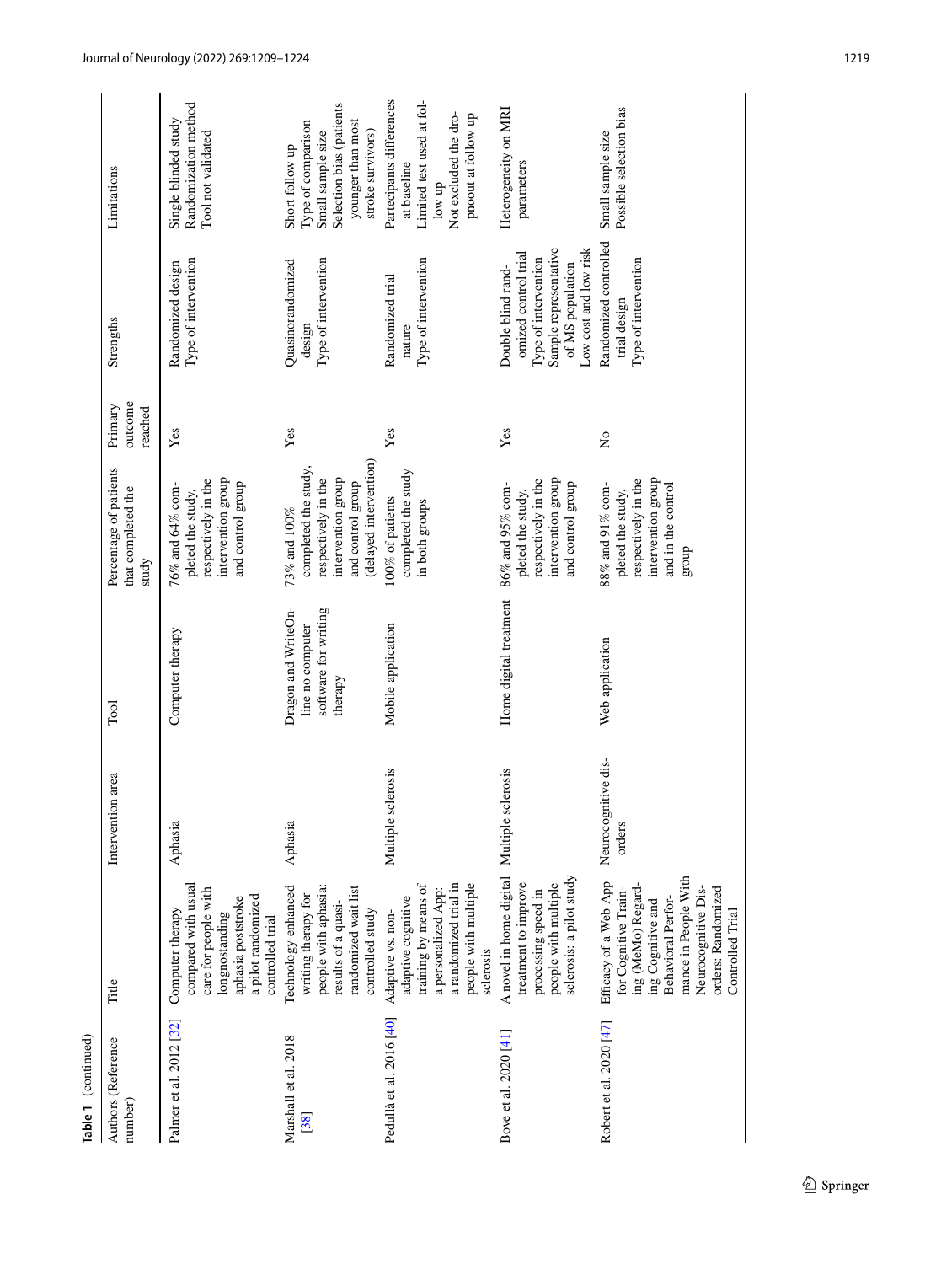| Table 1 (continued)                   |                                                                                                                                                                                          |                   |                                     |                                                                                                                                   |                               |                                                               |                                                                                                                                                                                     |
|---------------------------------------|------------------------------------------------------------------------------------------------------------------------------------------------------------------------------------------|-------------------|-------------------------------------|-----------------------------------------------------------------------------------------------------------------------------------|-------------------------------|---------------------------------------------------------------|-------------------------------------------------------------------------------------------------------------------------------------------------------------------------------------|
| Authors (Reference<br>number)         | Title                                                                                                                                                                                    | Intervention area | Tool                                | Percentage of patients<br>that completed the<br>study                                                                             | outcome<br>Primary<br>reached | Strengths                                                     | Limitations                                                                                                                                                                         |
| Meyer et al. 2009 [60]                | omized Controlled<br>(Deprexis): Rand-<br><b>Online Treatment</b><br>Novel Integrative<br>Effectiveness of a<br>for depression<br>Trial                                                  | Depression        | Web-based program                   | (delayed intervention)<br>intervention group<br>respectively in the<br>and control group<br>49% and 75% com-<br>pleted the study, | Yes                           | Randomized controlled<br>Type of intervention<br>trial        | Heterogenous sample of<br>(only people comfort-<br>Possible selection bias<br>able with computer<br>Lack of multimedia<br>High attrition rate<br>components<br>technology)<br>users |
| Austin et al. 2020 [63]               | randomised crossover<br>of head-mounted vir-<br>tual-reality on neuro-<br>The short-term effects<br>in people with spinal<br>pathic pain intensity<br>cord injury pain: a<br>pilot study | Pain              | Virtual reality platform            | completed the study<br>100% of patients<br>in both groups                                                                         | Yes                           | Randomized crossnoo-<br>Type of intervention<br>ver design    | according to prescribed<br>Focused on short term<br>Heterogenous sample<br>Small sample size<br>outcomes<br>drugs                                                                   |
| Rezaei et al. 2019<br>$\overline{65}$ | A Novel Virtual Reality<br>Proprioceptive Train-<br>Pain: A Randomized<br>Technique (Cervig<br>ame®) Compared<br>ing to Treat Neck<br>Controlled Trial<br>to Conventional                | Pain              | Virtual Reality Tech-<br>nique      | 95% of patients com-<br>pleted the study in<br>both groups                                                                        | Yes                           | Randomized controlled<br>Type of intervention<br>trial design | Only clinical outcome<br>Short follow up                                                                                                                                            |
| Dilorio et al. 2011 [73]              | WebEase, an online<br>epilepsy selfnoman-<br>Results of a research<br>agement program<br>study evaluating                                                                                | Epilepsy          | Online self-manage-<br>ment program | intervention group<br>respectively in the<br>and control group<br>72% and 81% com-<br>pleted the study,                           | Yes                           | Randomized design                                             | Social desirability biases<br>Possibile selection bias                                                                                                                              |
| Si et al. 2019 [74]                   | smartphone applica-<br>management with a<br>tion: a randomised<br>Optimising epilepsy<br>controlled trial                                                                                | Epilepsy          | Mobile Application                  | intervention group<br>respectively in the<br>92% and 82% com-<br>and in the control<br>pleted the study,<br>group                 | Yes                           | Randomized controlled<br>Population size<br>trial design      | Focus on medication and<br>not on psychological<br>Follownoup length<br>Information bias<br>Selection bias<br>features                                                              |

Table 1 (continued)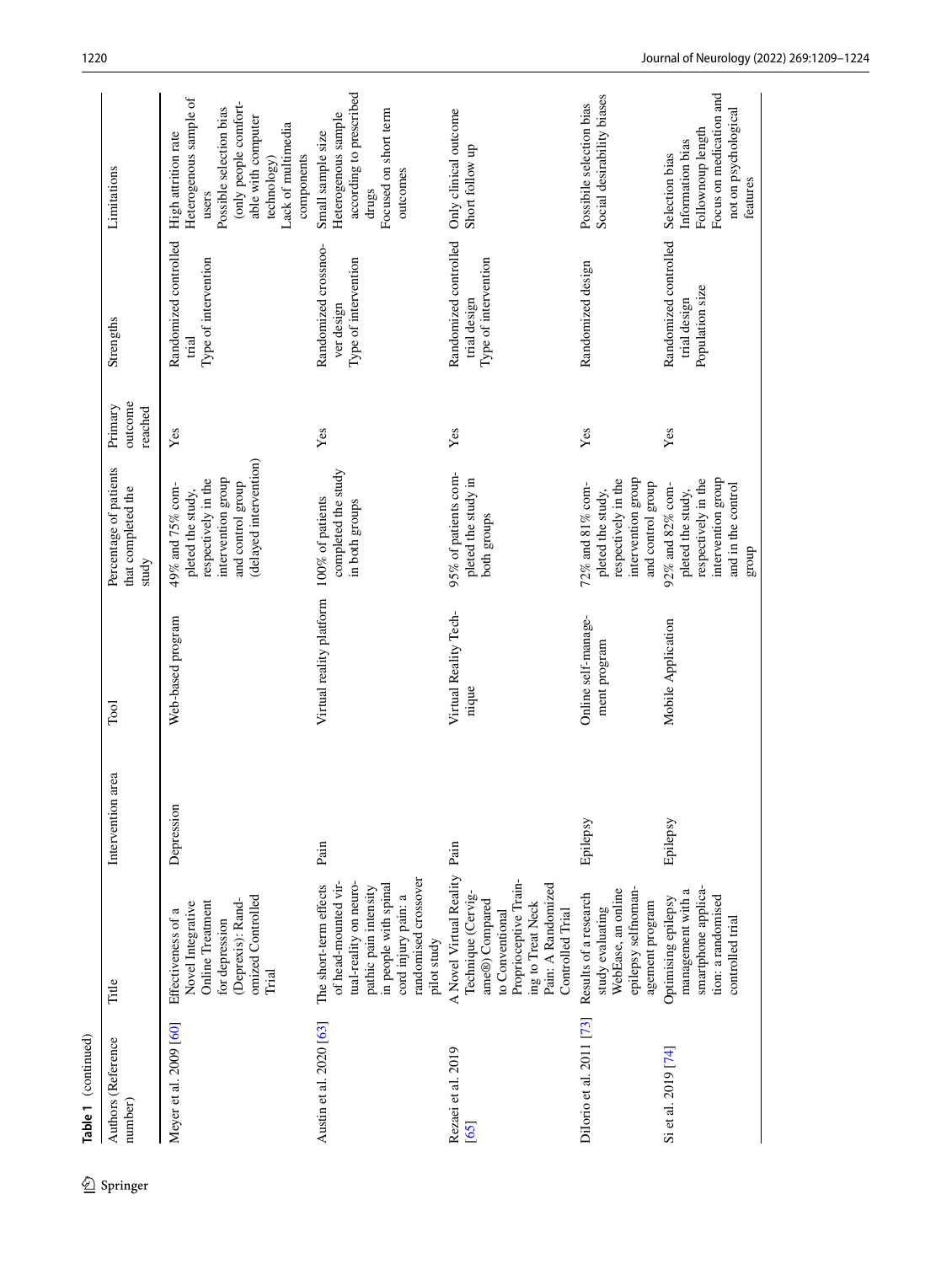| developing mobile medical app for patients with epilepsy     |
|--------------------------------------------------------------|
| that integrates into mobile software all these therapeutic   |
| modalities combining epilepsy self-care, behavioral inter-   |
| ventions, medication reminders, and anti-seizure music, such |
| as Mozart's sonata K.448 [ $75$ ].                           |

A further digital solution to improve treatment adherence and self-care was explored in the recent trial [\[76\]](#page-15-25). In this study, patients in the intervention group downloaded the "Parkinson Tracker App" and the control group underwent conventional treatment. Through the app, data on the follow ing self-monitoring measures were collected: sleep, exercise, balanced diet, mood, energy, medication, and movement. Compared to conventional treatment, "Parkinson Tracker App" signifcantly improved the short-term self-reported medication adherence and patients' perception of the qual ity of clinical consultation [[76\]](#page-15-25).

Finally, some wearable sensors such as accelerometers or electromyographic recordings have been developed to detect motor seizures in people with epilepsy [[77\]](#page-15-15). An example is "Epi-Care free", a wireless wrist accelerometer that records generalized tonic–clonic seizures with high sensitivity (90%) and a low rate of false alarms (0.1/day) similar to what has been determined in epilepsy monitoring units [\[77](#page-15-15)].

Self-care and disease management in the home environ ment also includes the potential use of on-skin wearable technologies (temporary or permanent tattoos) that worked as a touchpad or even stored and transmitted health informa tion [\[78](#page-15-26)]. The tools-based devices, which are very fexible and non-permanent, may overcome limitations related to the monitoring of EEG in a lab or clinic, allowing the long-term non-invasive recording of brain signals while people are out of the lab and moving about [\[79](#page-15-27)]. Furthermore, real-time monitoring of respiration through transthoracic impedance measurements has been also investigated using unperceiv able temporary tattoo electrodes [[80\]](#page-15-28). This technology has been shown to be suitable for real-time monitoring of res piration but also for real-time monitoring of diferent bioelectric signals, such as EMG and ECG signals.

Self-management of migraine in adolescents is com plex and has important implications for health outcomes. "MIGRAINE MANAGER'S" is a digital therapeutic self-management tool for adolescents with migraine [[81](#page-15-29)]. A single-arm open-label trial evaluated the efficacy of "MIGRAINE MANAGER'S". A signifcant decrease in headache days from 17 at baseline to 8 at 2 months/8 weeks was experienced by patients. Moreover, patients reported an improvement in the patient physical functioning quality of life [[81](#page-15-29)].

The randomized controlled trials and randomized crossover studies on DTx in Neurology, discussed in this review, are summarized in Table [1](#page-8-0) .

| ۹ |  |
|---|--|
|   |  |
|   |  |
|   |  |

| Yes<br>completed the study,<br>respectively in the<br>intervention and<br>64% and 82,5%<br>control group<br>Mobile application<br>Parkinson's disease<br>idherence and clini-<br>support medication<br>-akshminarayana et al. Using a smartphone-<br>based self-manage-<br>nent platform to<br>2017 [76] | Authors (Reference<br>umber) | Title               | Intervention area | Tool | Percentage of patients Primary<br>that completed the<br>study | outcome<br>reached | Strengths                                                                   | Limitations |
|----------------------------------------------------------------------------------------------------------------------------------------------------------------------------------------------------------------------------------------------------------------------------------------------------------|------------------------------|---------------------|-------------------|------|---------------------------------------------------------------|--------------------|-----------------------------------------------------------------------------|-------------|
| Parkinson's disease                                                                                                                                                                                                                                                                                      |                              | cal consultation in |                   |      |                                                               |                    | Randomized controlled Short follow up<br>Multicenter design<br>trial design |             |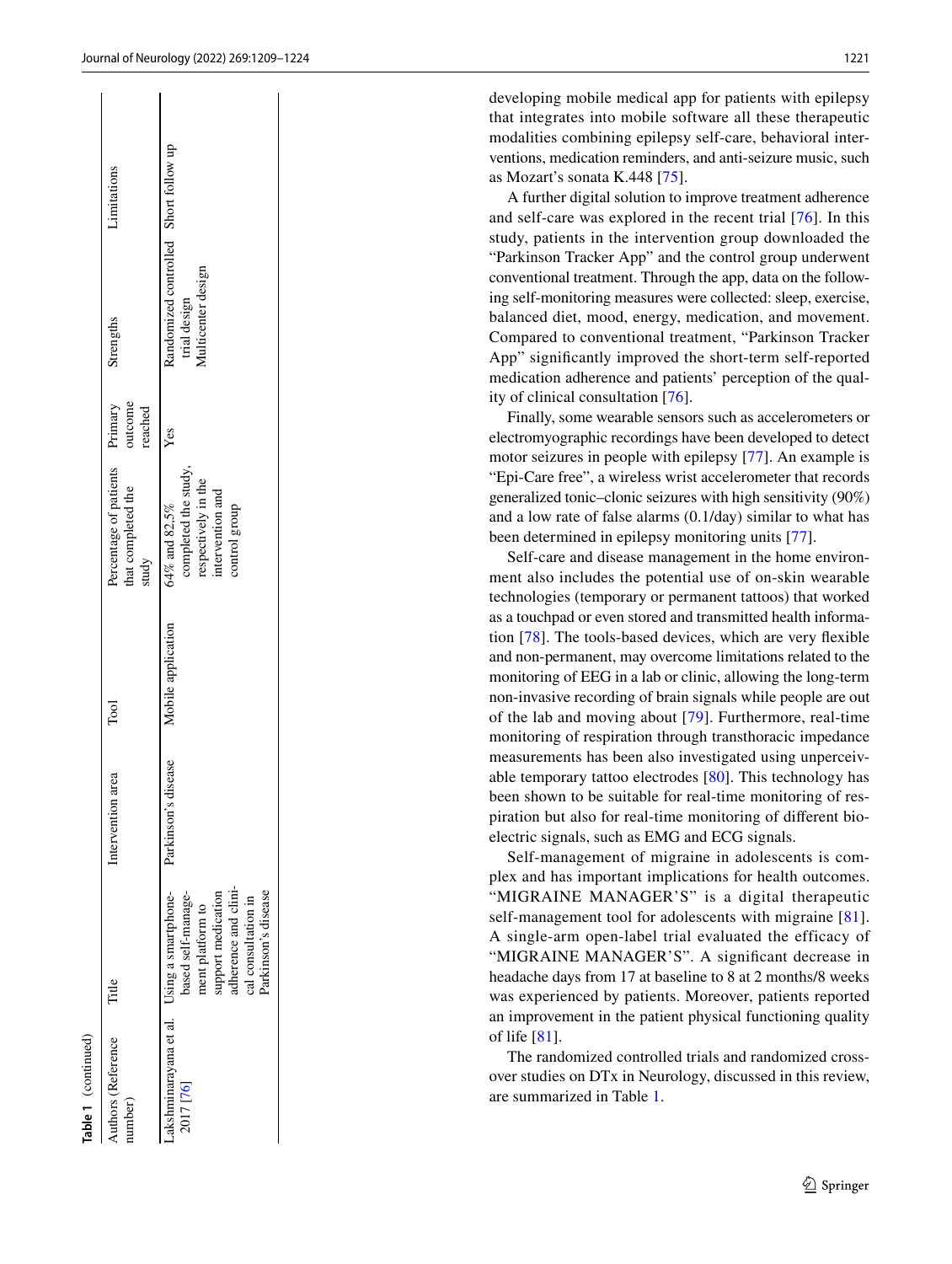# **Conclusions**

The available data suggest that DTx can be applied to support traditional care of several neurological dysfunctions.

However, there are some open issues to be addressed: (1) the economic impact on the healthcare system; (2) the limited validation of the digital devices in non-English languages; (3) the lack of standardized protocols of intervention.

Moreover, in less developed areas, the lack of high-speed broadband access may account for the inability to reach underserved populations.

Remarkably, with only one exception ("FARMA-LARM®", available in Spanish), all DTx devices identifed in this article were available only in the English language.

Concerning virtual reality-based and video game-based tele-rehabilitation there is no consensus about the outcome measures, the training duration/ intensity, and the types of the exergame to be played to assess the clinical efectiveness of an exergaming intervention.

A huge threat to the implementation in clinical practice of DTx is the current lack of regulation and reimbursement guidelines. Understanding and overcoming barriers to efective regulation and reimbursement of DTx is a key element to promote the use of DTx in clinical practice.

Future studies are needed to identify the best intervention protocols, efficacy, safety, feasibility and benefit–cost ratio to promote the use of reimbursed DTx devices in clinical settings.

In this regard, the lesson from COVID-19 pandemic has been that telemedicine and digital devices not only enabled remote consultation, but also simultaneous image transmission and information communication, which greatly reduced the pressure on frontline medical staff  $[82]$  $[82]$ . More efforts should be prompted in the future for promoting DTx services not only in epidemic conditions but also in routine care.

**Funding** Open access funding provided by Università degli Studi della Campania Luigi Vanvitelli within the CRUI-CARE Agreement. There is no fnancial interest to report.

**Availability of data and materials** Not applicable.

**Code availability** Not applicable.

# **Declarations**

**Conflicts of interest/Competing interests** The authors declare that there is no confict of interest regarding the publication of this article.

**Consent to participate** Not applicable.

**Consent for publication** All coauthors have seen and agree with the contents of the manuscript and consent for publication.

#### **Ethics approval** Not applicable.

**Open Access** This article is licensed under a Creative Commons Attribution 4.0 International License, which permits use, sharing, adaptation, distribution and reproduction in any medium or format, as long as you give appropriate credit to the original author(s) and the source, provide a link to the Creative Commons licence, and indicate if changes were made. The images or other third party material in this article are included in the article's Creative Commons licence, unless indicated otherwise in a credit line to the material. If material is not included in the article's Creative Commons licence and your intended use is not permitted by statutory regulation or exceeds the permitted use, you will need to obtain permission directly from the copyright holder. To view a copy of this licence, visit<http://creativecommons.org/licenses/by/4.0/>.

# **References**

- <span id="page-13-0"></span>1. WHO guideline Recommendations on Digital Interventions for Health System Strengthening. Geneva: World Health Organization; 2019. Available from: [https://www.ncbi.nlm.nih.gov/books/](https://www.ncbi.nlm.nih.gov/books/NBK541905/) [NBK541905/](https://www.ncbi.nlm.nih.gov/books/NBK541905/)
- <span id="page-13-1"></span>2. Lavorgna L, Brigo F, Moccia M et al (2018) e-Health and multiple sclerosis: An update. Mult Scler 24(13):1657–1664
- <span id="page-13-2"></span>3. <https://wwwdtxalliance.org/>
- <span id="page-13-3"></span>4. Khirasaria R, Singh V, Batta A (2020) Exploring digital therapeutics: The next paradigm of modern health-care industry. Perspect Clin Res 11(2):54–58
- <span id="page-13-4"></span>5. Yekutiel M, Guttman E (1993) A controlled trial of the retraining of the sensory function of the hand in stroke patients. J Neurol Neurosurg Psychiatry 56(3):241–244
- 6. Wu CW, Seo HJ, Cohen LG (2006) Infuence of electric somatosensory stimulation on paretic-hand function in chronic stroke. Arch Phys Med Rehabil 87(3):351–357
- <span id="page-13-5"></span>7. Celnik P, Hummel F, Harris-Love M, Wolk R, Cohen LG (2007) Somatosensory stimulation enhances the efects of training functional hand tasks in patients with chronic stroke. Arch Phys Med Rehabil 88(11):1369–1376
- <span id="page-13-6"></span>8. Choi MJ, Kim H, Nah HW et al (2019) Digital therapeutics: emerging new therapy for neurologic deficits after stroke. J Stroke 21(3):242–258
- <span id="page-13-7"></span>9. Subramanian SK, Lourenço CB, Chilingaryan G et al (2013) Arm motor recovery using a virtual reality intervention in chronic stroke: randomized control trial. Neurorehabil Neural Repair 27:13–23
- <span id="page-13-8"></span>10. Fernández-González P, Carratalá-Tejada M, Monge-Pereira E et al (2019) Leap motion controlled video game-based therapy for upper limb rehabilitation in patients with Parkinson's disease: a feasibility study. J NeuroEngineering Rehabil 16:133
- <span id="page-13-9"></span>11. Adamovich SV, Fluet GG, Tunik E, Merians AS (2009) Sensorimotor training in virtual reality: a review. NeuroRehabilitation 25(1):29–44
- <span id="page-13-10"></span>12. Kim SI, Song IH, Cho S et al (2013) Proprioception rehabilitation training system for stroke patients using virtual reality technology. Annu Int Conf IEEE Eng Med Biol Soc 2013:4621–4624
- <span id="page-13-11"></span>13. Kalron A, Fonkatz I, Frid L et al (2016) The efect of balance training on postural control in people with multiple sclerosis using the CAREN virtual reality system: a pilot randomized controlled trial. J Neuroeng Rehabil 1(13):13
- <span id="page-13-12"></span>14. Garcia-Agundez A, Folkerts AK, Konrad R et al (2019) Recent advances in rehabilitation for Parkinson's Disease with Exergames: a systematic review. J Neuroeng Rehabil 16(1):17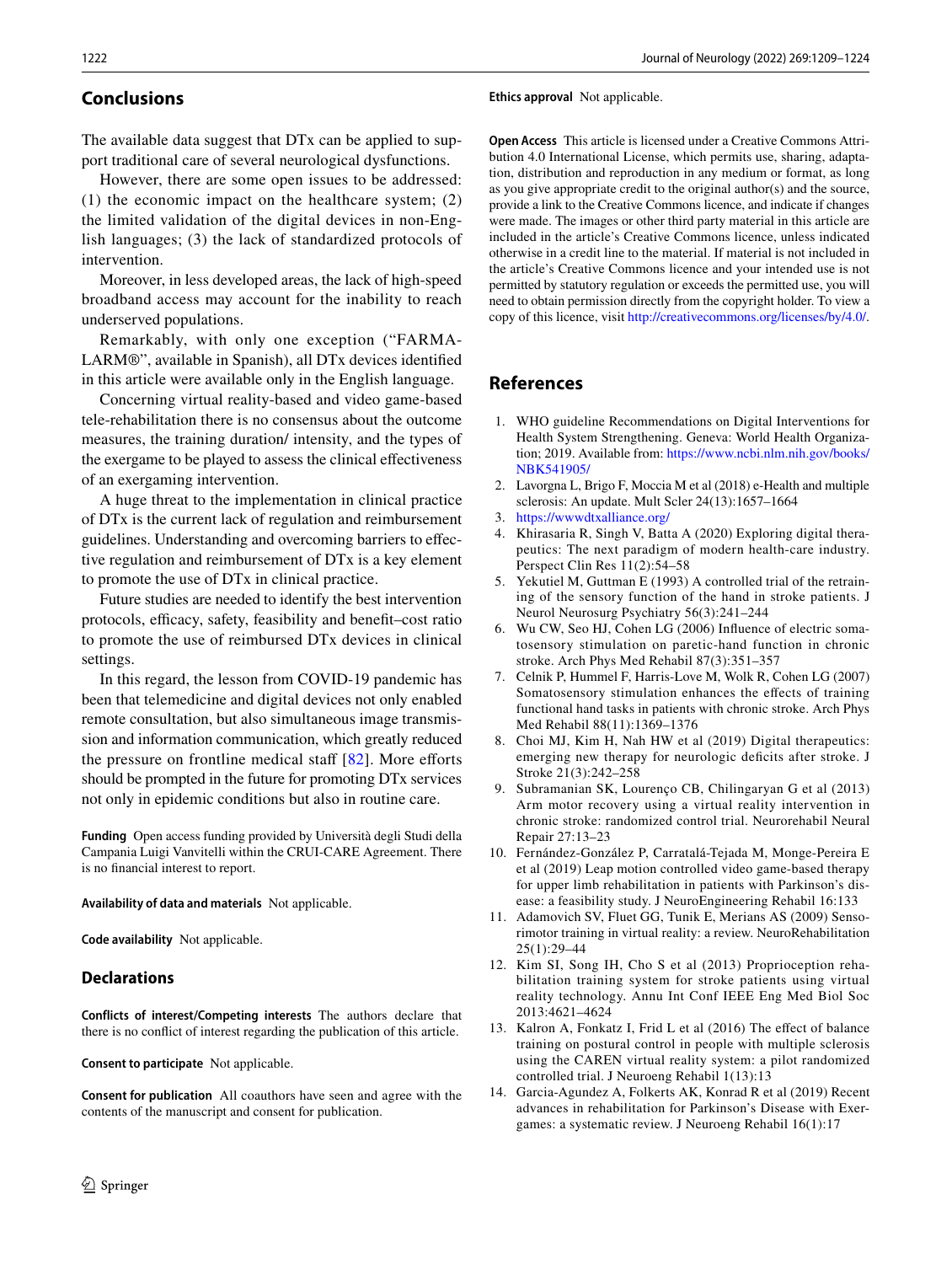- <span id="page-14-36"></span>15. Ben-Sadoun G, Sacco G, Manera V et al (2016) Physical and cognitive stimulation using an exergame in subjects with normal aging, mild and moderate cognitive impairment. J Alzheimers Dis 53(4):1299–1314
- <span id="page-14-1"></span>16. Cannell J, Jovic E, Rathjen A et al (2018) The efficacy of interactive, motion capture-based rehabilitation on functional outcomes in an inpatient stroke population: a randomized controlled trial. Clin Rehabil 32:191–200
- <span id="page-14-0"></span>17. Yazgan YZ, Tarakci E, Tarakci D et al (2019) Comparison of the efects of two diferent exergaming systems on balance, functionality, fatigue, and quality of life in people with multiple sclerosis: a randomized controlled trial. Mult Scler Relat Disord 39:101902
- <span id="page-14-2"></span>18. Liao YY, Yang YR, Cheng SJ, Wu YR, Fuh JL, Wang RY (2015) Virtual reality–based training to improve obstacle-crossing performance and dynamic balance in patients with Parkinson's disease. Neurorehabil Neural Repair 29:658–667
- <span id="page-14-3"></span>19. Ribas CG, da Silva LA, Corrêa MR, Teive HG, Valderramas S (2017) Efectiveness of exergaming in improving functional balance, fatigue and quality of life in Parkinson's disease: a pilot randomized controlled trial. Parkinsonism Relat Disord 38:13–18
- <span id="page-14-4"></span>20. Rahe J, Petrelli A, Kaesberg S et al (2015) Efects of cognitive training with additional physical activity compared to pure cognitive training in healthy older adults. Clin Interv Aging 10:297
- <span id="page-14-5"></span>21. Ozdogar AT, Ertekin O, Kahraman T et al (2020) Efect of videobased exergaming on arm and cognitive function in persons with multiple sclerosis: a randomized controlled trial. Mult Scler Relat Disord. 40:101966
- <span id="page-14-6"></span>22. McEwen D, Taillon-Hobson A, Bilodeau M et al (2014) Virtual reality exercise improves mobility after stroke: an inpatient randomized controlled trial. Stroke 45:1853–1855
- <span id="page-14-7"></span>23. Carabeo CGG, Dalida CMM, Padilla EMZ, Rodrigo MMT (2014) Stroke patient rehabilitation: a pilot study of an androidbased game. Simul Gaming 45(2):151–166
- <span id="page-14-8"></span>24. Schneider S, Schönle PW, Altenmüller E et al (2007) Using musical instruments to improve motor skill recovery following a stroke. J Neurol 254:1339–1346
- <span id="page-14-9"></span>25. Frevel D, Mäurer M (2015) Internet-based home training is capable to improve balance in multiple sclerosis: a randomized controlled trial. Eur J Phys Rehabil Med 51(1):23–30
- <span id="page-14-10"></span>26. Marziniak M, Brichetto G, Feys P et al. The Use of Digital and Remote Communication Technologies as a Tool for Multiple Sclerosis Management: Narrative Review. JMIR Rehabil Assist Technol 2018;24;5(1):e5.
- <span id="page-14-11"></span>27. Bonavita S, Sacco R, Della Corte M et al (2015) Computeraided cognitive rehabilitation improves cognitive performances and induces brain functional connectivity changes in relapsing remitting multiple sclerosis patients: an exploratory study. J Neurol 262(1):91–100
- <span id="page-14-12"></span>28. Westerberg H, Jacobaeus H, Hirvikoski T et al (2007) Computerized working memory training after stroke: a pilot study. Brain Inj 21:21–29
- <span id="page-14-13"></span>29. Lundqvist A, Grundström K, Samuelsson K et al (2010) Computerized training of working memory in a group of patients suffering from acquired brain injury. Brain Inj 24:1173-1183
- <span id="page-14-14"></span>30. Des Roches CA, Balachandran I, Ascenso EM et al (2015) Efectiveness of an impairment-based individualized rehabilitation program using an iPad-based software platform. Front Hum Neurosci 8:1015
- <span id="page-14-15"></span>31. De Luca R, Russo M, Naro A et al (2018) Efects of virtual reality-based training with BTs-Nirvana on functional recovery in stroke patients: preliminary considerations. Int J Neurosci 128:791–796
- <span id="page-14-16"></span>32. Palmer R, Enderby P, Cooper C et al (2012) Computer therapy compared with usual care for people with long-standing

aphasia poststroke: a pilot randomized controlled trial. Stroke 43:1904–1911

- <span id="page-14-17"></span>33. Doesborgh S, Van De Sandt-Koenderman M, Dippel D et al  $(2004)$  Cues on request: the efficacy of multicue, a computer program for wordfnding therapy. Aphasiology 18:231–222
- <span id="page-14-18"></span>34. Steele RD, Baird A, McCall D, Haynes L (2015) Combining teletherapy and on-line language exercises in the treatment of chronic aphasia: an outcome study. Int J Telerehabil 6(2):3–20
- <span id="page-14-19"></span>35. Stark BC, Warburton EA (2018) Improved language in chronic aphasia after self-delivered iPad speech therapy. Neuropsychol Rehabil 28:818–831
- <span id="page-14-20"></span>36. Kurland J, Wilkins AR, Stokes P (2014) iPractice: piloting the efectiveness of a tablet-based home practice program in aphasia treatment. Semin Speech Lang 35(1):51–63
- <span id="page-14-21"></span>37. Thompson CK, Choy JJ, Holland A, Cole R (2010) Sentactics®: computer-automated treatment of underlying forms. Aphasiology 24(10):1242–1266
- <span id="page-14-22"></span>38. Marshall J, Caute A, Chadd K, Cruice M, Monnelly K, Wilson S, Woolf C (2019) Technology-enhanced writing therapy for people with aphasia: results of a quasi-randomized waitlist controlled study. Int J Lang Commun Disord 54(2):203–220
- <span id="page-14-23"></span>39. Tacchino A, Pedullà L, Bonzano L et al (2015) A new app for at-home cognitive training: description and pilot testing on patients with multiple sclerosis. JMIR Mhealth Uhealth. 3(3):e85
- <span id="page-14-24"></span>40. Pedullà L, Brichetto G, Tacchino A et al (2016) Adaptive vs nonadaptive cognitive training by means of a personalized app: a randomized trial in people with multiple sclerosis. J Neuroeng Rehabil. 13(1):88
- <span id="page-14-25"></span>41. Bove R, Rowles W, Zhao C et al (2020) A novel in-home digital treatment to improve processing speed in people with multiple sclerosis: a pilot study. Mult Scler 25:778
- <span id="page-14-26"></span>42. Taylor MJ, Griffin M (2015) The use of gaming technology for rehabilitation in people with multiple sclerosis. Mult Scler 21(4):355–371
- <span id="page-14-27"></span>43. Maillot P, Perrot A, Hartley A (2012) Efects of interactive physical activity video-game training on physical and cognitive function in older adults. Psychol Aging 27:589–600
- <span id="page-14-28"></span>44. Robert PH, König A, Amieva H et al (2014) Recommendations for the use of Serious Games in people with Alzheimer's disease, related disorders and frailty. Front Aging Neurosci 6:54
- <span id="page-14-29"></span>45. Boulay M, Benveniste S, Boespfug S, Jouvelot P, Rigaud AS (2011) A pilot usability study of MINWii, a music therapy game for demented patients. Technol Health Care 19(4):233–246
- <span id="page-14-30"></span>46. Manera V, Petit PD, Derreumaux A et al (2015) "Kitchen and cooking", a serious game for mild cognitive impairment and Alzheimer's disease: a pilot study. Front Aging Neurosci 7:24
- <span id="page-14-31"></span>47. Robert P, Manera V, Derreumaux A et al (2020) Efficacy of a web app for cognitive training (MeMo) regarding cognitive and behavioral performance in people with neurocognitive disorders: randomized controlled trial. J Med Internet Res. 22(3):e17167
- <span id="page-14-32"></span>48. Leuner B, Gould E (2010) Structural plasticity and hippocampal function. Annu Rev Psychol 61(111–40):C1-3
- <span id="page-14-33"></span>49. Knaepen K, Goekint M, Heyman EM, Meeusen R (2010) Neuroplasticity - exercise-induced response of peripheral brain-derived neurotrophic factor: a systematic review of experimental studies in human subjects. Sports Med 40(9):765–781
- <span id="page-14-34"></span>50. Voss MW, Prakash RS, Erickson KI et al (2010) Plasticity of brain networks in a randomized intervention trial of exercise training in older adults. Frontiers in Aging Neuroscience 2:32
- <span id="page-14-35"></span>51. Voss MW, Chaddock L, Kim JS et al (2011) Aerobic ftness is associated with greater efficiency of the network underlying cognitive control in preadolescent children. Neuroscience 199:166–176